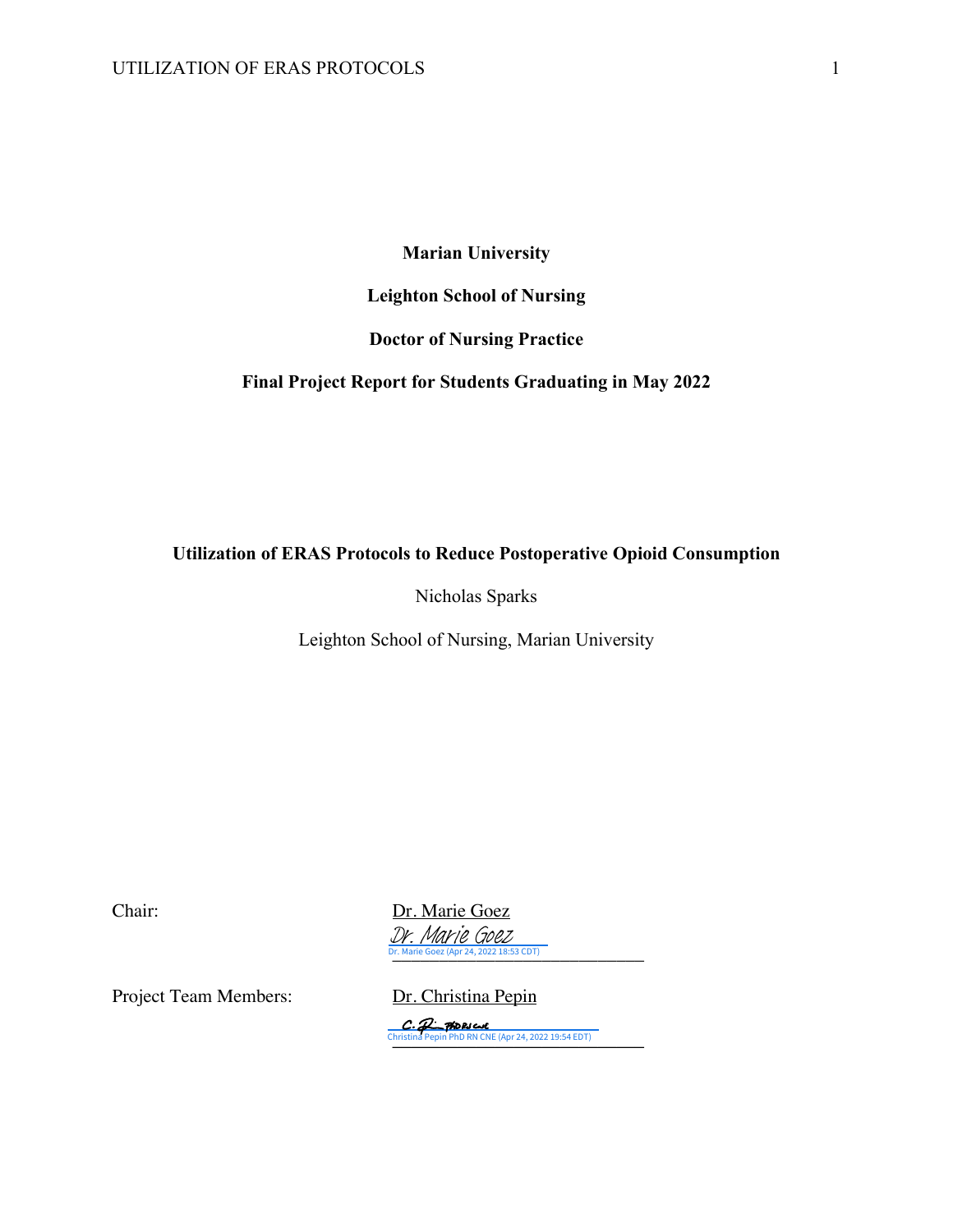# Table of Contents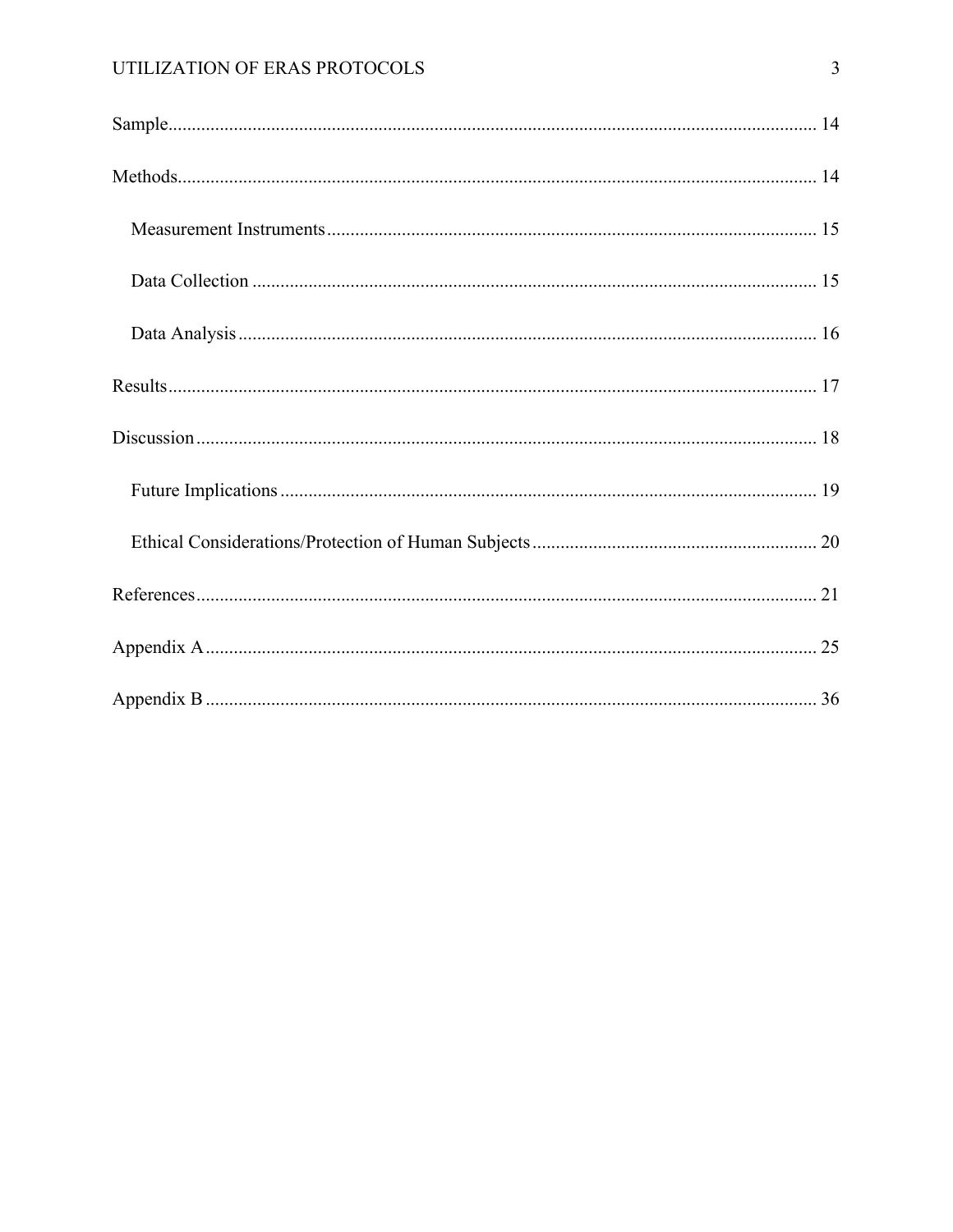#### **Abstract**

The use of perioperative opioids for pain management can come with great consequences as the opioid crisis is more prevalent than ever. In the US, nearly 70% of all opioid tablets prescribed after surgery become problematic as they are diverted and not used for medical benefit (Soffin et al., 2019). Enhanced Recovery After Surgery (ERAS) guidelines were developed over two decades ago with over 17 tools to improve postoperative recovery as well as reduce the economic burdens of healthcare; including the burden of the opioid crisis (Beloeil et al., 2019). By retrospective chart review, analysis of potential benefits in reducing postoperative opioid consumption as well as pain scores led to developing suggestions for implementation of ERAS items into practice at the project site. With no current practice guidelines in effect, the study found that implementation of multimodal anesthesia through combinations of ERAS items can reduce overall fentanyl consumption  $(p< 0.001)$  as well as reduce pain for up to 4 hours after surgery (p=.022). By evaluating current practice at the project site, recommendations should be made to explore the benefits of implementing combinations of ERAS items to promote better postoperative recovery as well as reduce the burden of the prescription opioid crisis.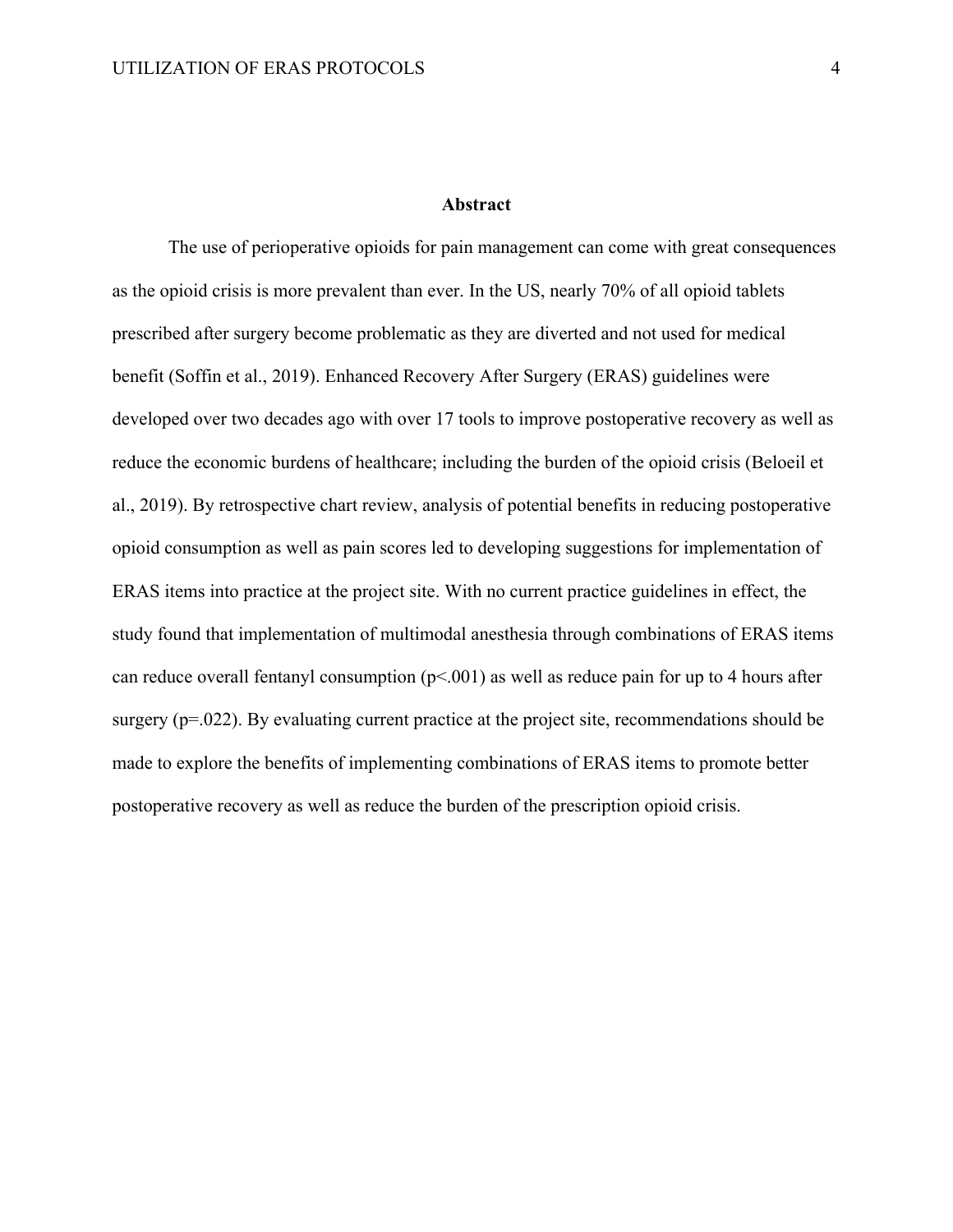#### **Utilization of ERAS Protocols to Reduce Postoperative Opioid Consumption**

In the United States, it is estimated that over 2 million people struggle with the abuse of opioids with an estimation that an opioid overdose leads to one death every fifteen seconds (Soffin et al., 2019). Opioids are used in many areas of healthcare to treat moderate to severe pain, but a major contributor to opioid consumption is during the perioperative and postoperative period of anesthesia. Although opioids are known to effectively treat all types of pain, there is potential for serious adverse outcomes contributing to an annual healthcare cost of nearly \$80 million (Soffin et al., 2019). To combat the opioid crisis, the implementation of new practice guidelines has and can continue to reduce the consumption of opioids during the postoperative period.

### **Background**

Pain is a perception of sensory input received as result of a noxious or unpleasant stimulus (Brown et al., 2018). This unpleasant sensation results from a stimulus activating opioid receptors in sensory pathways throughout the spinal cord and brain (Tedesco et al., 2017). Opioids such as morphine, fentanyl, and hydromorphone are commonly used in anesthesia to block the transmission of pain signals at the opioid receptors caused by surgical stimulation, thus reducing the perception of pain (Brown et al., 2018).

Since opioids are known to work on several sensory pathways, adverse effects can result from dose-dependent opioid administration such as respiratory depression, hyperalgesia, sedation, hemodynamic instability, nausea, and vomiting (Oseka & Pecka, 2018). These adverse effects have shown to increase hospital length of stay, morbidity and mortality, and healthcare cost (Wainwright et al., 2020). Over the last decade, implementation of ERAS protocols has helped reduce overall hospital stays for surgical patients from lengths of stay of 5-10 days to 1-3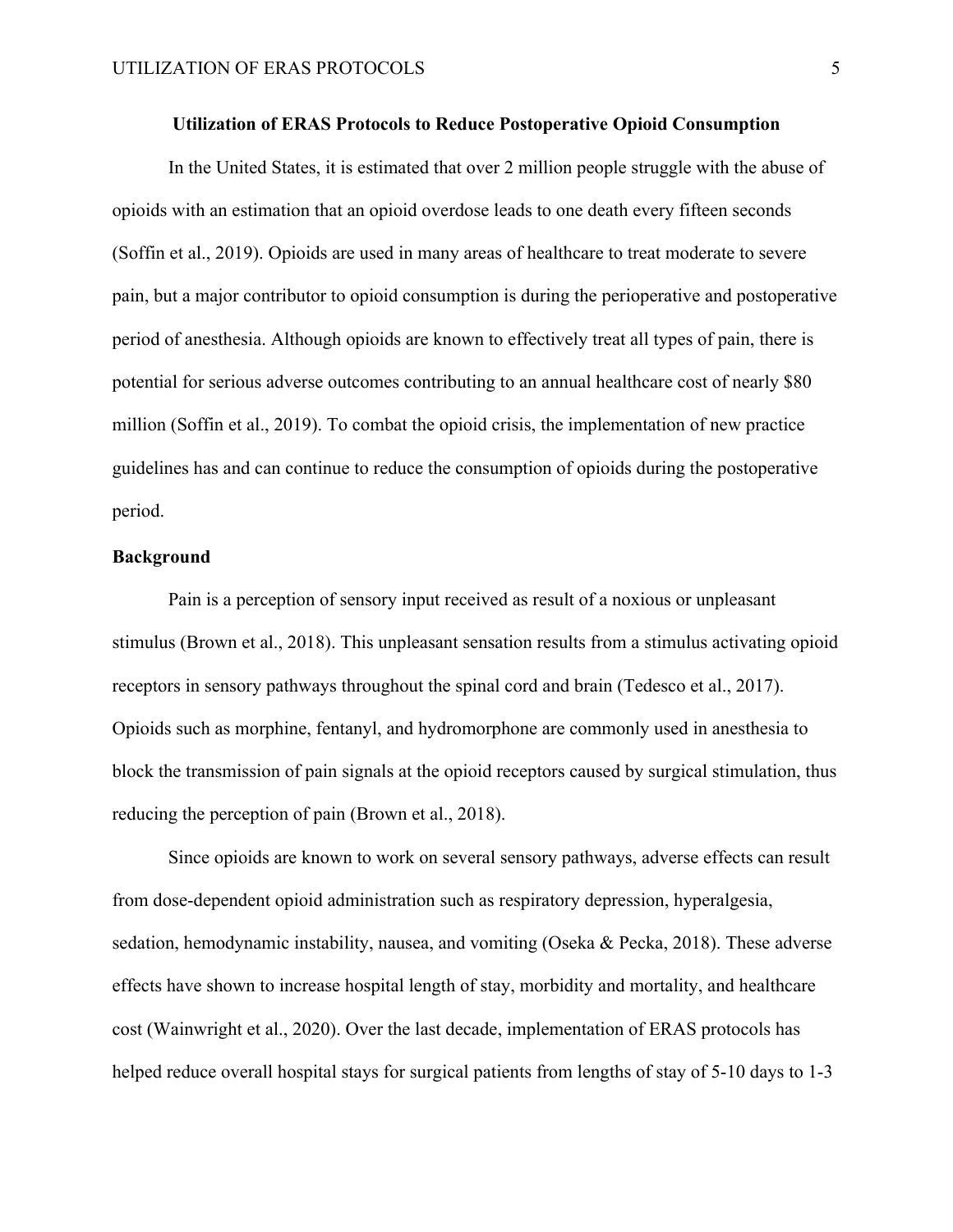days (Wainwright et al., 2020. To reduce the adverse effects of opioids, new protocols have been implemented to treat pain while reducing the overall consumption of opioids.

To reduce the magnitude of the opioid crisis, anesthesia providers have developed Enhanced Recovery After Surgery (ERAS) protocols utilizing multimodal therapies to reduce postoperative pain, shorten hospital stays, and reduce opioid consumption (Oseka & Pecka, 2018). ERAS focuses on 17-20 areas that are centered around optimizing the patient preoperatively as well as choosing the best intraoperative plan to enhance recovery and promote patient satisfaction (Wainwright et al., 2020). Multimodal analgesia consists of many combinations of techniques ranging from neuraxial anesthesia and peripheral nerve blocks to non-steroidal anti-inflammatory drugs (NSAIDS) and gabapentinoids to alter pain perception resulting in less pain after surgery (Wainwright et al., 2020).

Though the ERAS is not a universal practice guideline, it is a multifaceted tool that can be used to tailor the anesthetic plan to the specific situation or patient. For example, using alternative analgesics such as gabapentin can significantly reduce postoperative opioid consumption ( $p < .001$ ) in patients undergoing surgical intervention for up to 48 hours (Clarke et al., 2014). By using alternative techniques outlined in ERAS guidelines, overall opioid consumption can be reduced by tailoring the plan to the individual patient.

### **Problem Statement**

In many facilities, opioids continue to be a first-line treatment for pain, which adversely can increase the chance for lengthened hospital stays and adverse outcomes such as nausea, vomiting, delayed awakening, hypotension, bradycardia, or respiratory depression which can all delay recovery times and early transfer (Soffin et al., 2019). By evaluating and comparing the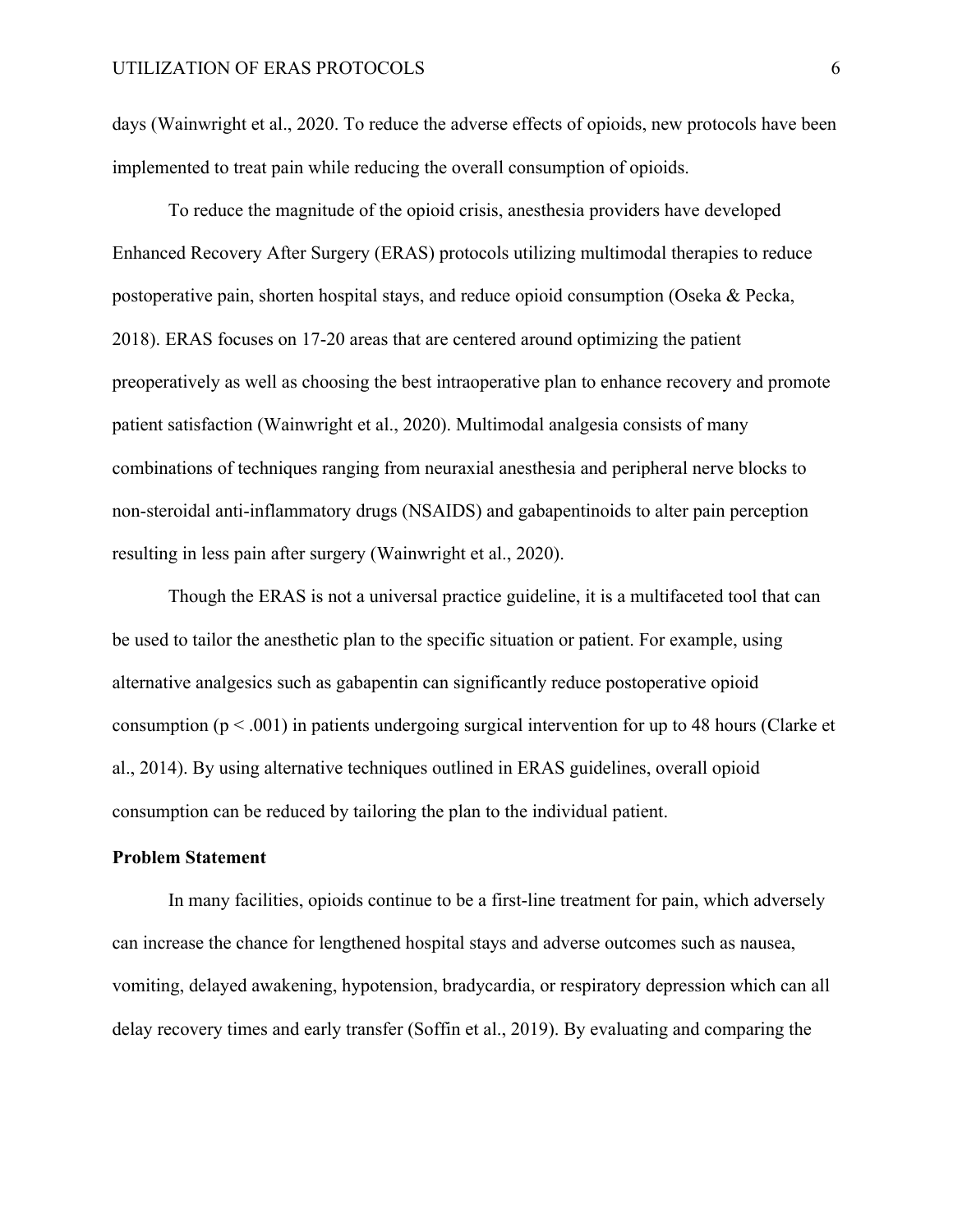use of ERAS guided anesthesia, using a multimodal approach to reduce postoperative opioid consumption can provide major benefits during the first 24 hours of recovery after surgery.

#### **Gap Analysis**

Current practice implementation for the project site focuses heavily on the administration of opioid analgesics to reduce postoperative pain following surgery. As an acute care hospital, focus is on early recovery after surgery and quick discharge from the post-anesthesia care unit (PACU). Utilization of opioids can provide excellent analgesia but can also prolong recovery due to the adverse effects associated with administration. By implementing ERAS protocols with a multimodal approach, overall reduction of opioids can adequately lead to effective pain management as well as earlier recovery and less unwanted effects after surgery.

The major barriers to implementation of this project include alteration of current practice as well as the development of a specific facility practice guideline designating ERAS items as a treatment protocol. In anesthesia, there is a vast variety of methods and techniques that can be used to delivery safe and effect anesthesia as if everyone has a certain "recipe" that they frequently use. Change and alteration of current practice will require strong evidence, administrative and partner support, and adequate data to support the need for change. This can be evaluated by beginning investigation into the potential improvements in recovery and pain management.

Development of new protocols and guidelines is a multifaceted process involving a collection of specialties to ensure proper implementation. Not only will anesthesia providers require education and alteration in care delivery, auxiliary staff such as operating room nurses, recovery room nurses, physicians, and other healthcare personnel will need to be educated on ERAS recommendations as and the treatment guidelines that would change practice. Approval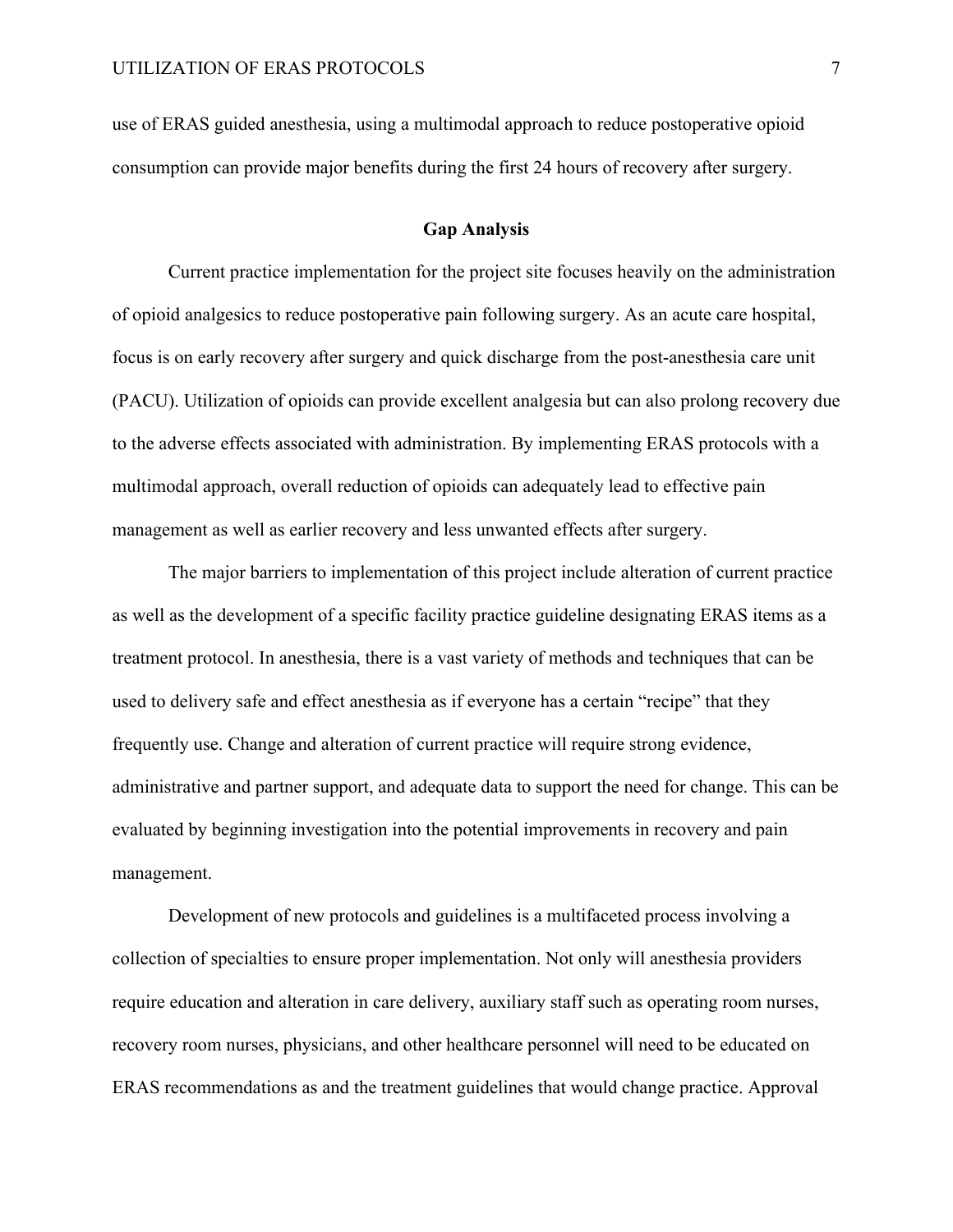from administration to implement a new practice guideline could require ample time and resources to investigate its benefits through pilot studies and trials within the facility. With these barriers, the purpose of this study is to evaluate the potential benefits that could propose recommendations to improve clinical outcomes for surgical patients.

#### **Review of Literature**

### **Methods**

The search for evaluation of ERAS protocols and opioid consumption began through major database searching including PubMed, CINAHL, Google Scholar, and MEDLINE. The keywords and phrases that yielded the most significant results included "*ERAS protocols*," "*reduced opioid consumption*," "*ERAS* AND *multimodal analgesia*" and "*multimodal analgesia*." The search was limited to peer-reviewed articles, systematic reviews, meta-analyses, and randomized control trials (RCTs) that have been published in the last 5 years. Even after narrowing the search with the above criteria, a collection of 1014 articles were discovered. In the current phase of research, seventeen articles currently have been discovered as relevant to the proposed topic of how ERAS protocols can reduce postoperative pain and opioid consumption.

#### **Enhanced Recovery After Surgery**

To improve overall patient outcomes for individuals undergoing surgery and anesthesia, collaborating healthcare professionals were driven to develop a set of guidelines to improve the overall patient surgical experience. The ERAS guidelines were developed to provide evidencebased recommendations that improve surgical outcomes (Oseka & Pecka, 2018). Such evidence has been proven to reduce postoperative complications, decrease length of stay, accelerate discharge, reduce opioid consumption, and reduce postoperative pain (American Association of Nurse Anesthetists, 2017). In a prospective control study evaluating the ERAS guidelines for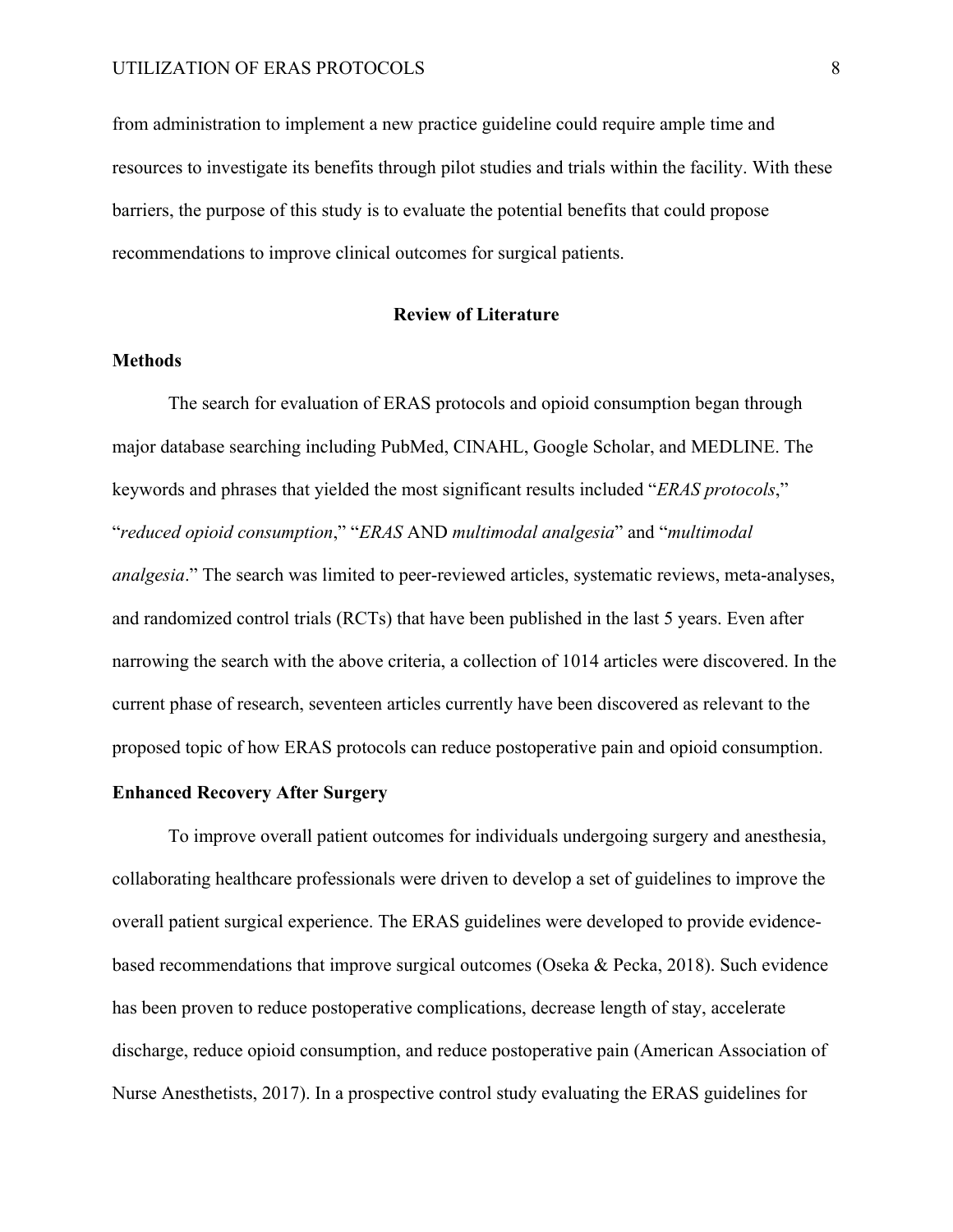patients undergoing TKA, 247 patients were evaluated for postoperative complications (Zhu et al., 2017). The results indicated that patients who received anesthesia guided by ERAS guidelines experienced 15% less complications than the control group as well as reduction in postoperative pain in the first 24 hours after surgery (Jiang et al., 2019). This information is further reiterated during a meta-analysis of 9936 orthopedic cases involving TKAs and total hip arthroplasties where significantly lower length of stays as well as postoperative complication rates were discovered in the 4205 cases receiving ERAS guidelines ( $p<0$ 1) in comparison to those receiving control group modalities (Zhu et al., 2017).

### **Postoperative Pain Management**

Though ERAS protocols are designed to deliver enhanced recovery over the entire continuum of care for an individual, the various strategies are best evaluated over the first 24 hours after surgery. Postoperative pain is one of the most common complications experienced after surgical intervention and often requires management to reduce nociception or sensory transmission (Brown et al., 2018). Nociception can occur without pain as pain is the conscious response to nociceptive stimulation (Kaye et al., 2020). This entails that physiological stress from nociception and pain can occur intraoperatively even with sedation, thus, requiring early intervention to reduce pain throughout the entire surgical continuum (Oseka & Pecka, 2018).

Administration of powerful opioids is not the only way to manage pain after surgery. Wainwright et al. (2020), collectively produced 17 recommended guidelines driven by ERAS to manage patients undergoing surgery. Of these guidelines, they included alternative treatments to pain management that include choosing to provide neuraxial anesthesia and peripheral nerve blocks to reduce the overall general anesthesia requirements to enhance and quicken recovery as well as reduce opioid consumption (Oseka & Pecka, 2018). The American Association of Nurse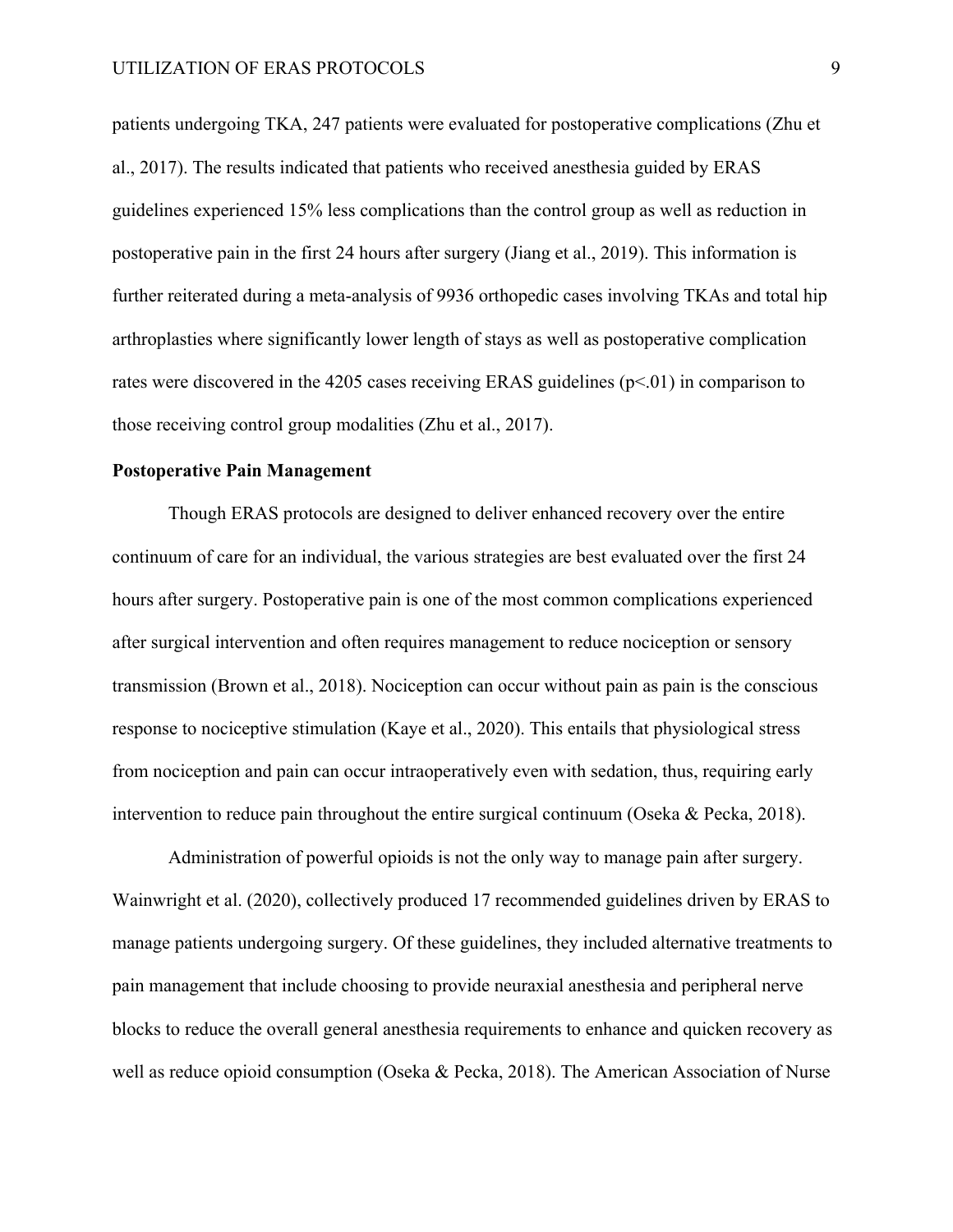Anesthetists published its own ERAS guidelines which include therapies like the use of steroids, NSAIDs, gabapentinoids, ketamine, local anesthetics, acetaminophen, dexmedetomidine, or different combinations of similarly classified medications to reduce the complications associated with excessive opioid consumption (American Association of Nurse Anesthetists, 2017).

### **Reduction in Opioid Consumption**

The shocking statistics involving the consumption of opioids in the United States drives the need for alternative therapies. Opioid-related substance abuse disorder affects over 2 million Americans alone and results in an annual healthcare bill of \$80 billion dollars to treat, contain, and control the damage it accrues (Soffin et al., 2019). To counter the opioid crisis, one major focus of ERAS protocols is to reduce opioid consumption during surgery by balancing anesthesia through the opioid-sparing effects of multiple therapies to provide better surgical outcomes with less complications (Wainwright et al., 2020). A double-blind RCT known as the OCTOPUS study utilized eight subject groups that received non-opioid analgesic treatments in comparison to a morphine control group (Beloeil et al., 2019). This study discovered that non-opioid analgesic treatments consumed significantly less morphine postoperatively  $(p<0.05)$  as well as had lower overall visual analog scores  $(p<0.01)$  for rating pain (Beloeil et al., 2019).

#### **Multimodal Therapies**

Though recommendations for ERAS guidelines include the use of opioids, alternative medications should be considered when individualizing pain management. By exploring all modalities, one can equip themselves with the necessary tools to individualize patient care. One heavily emerging therapy recommendation is the use of dexmedetomidine (Precedex), a potent alpha-2 agonist that greatly benefits anesthesia by providing hypnotic/sedation, anxiolytic, sympatholytic, and analgesic effects (Kaye et al., 2020). Few medications can provide all these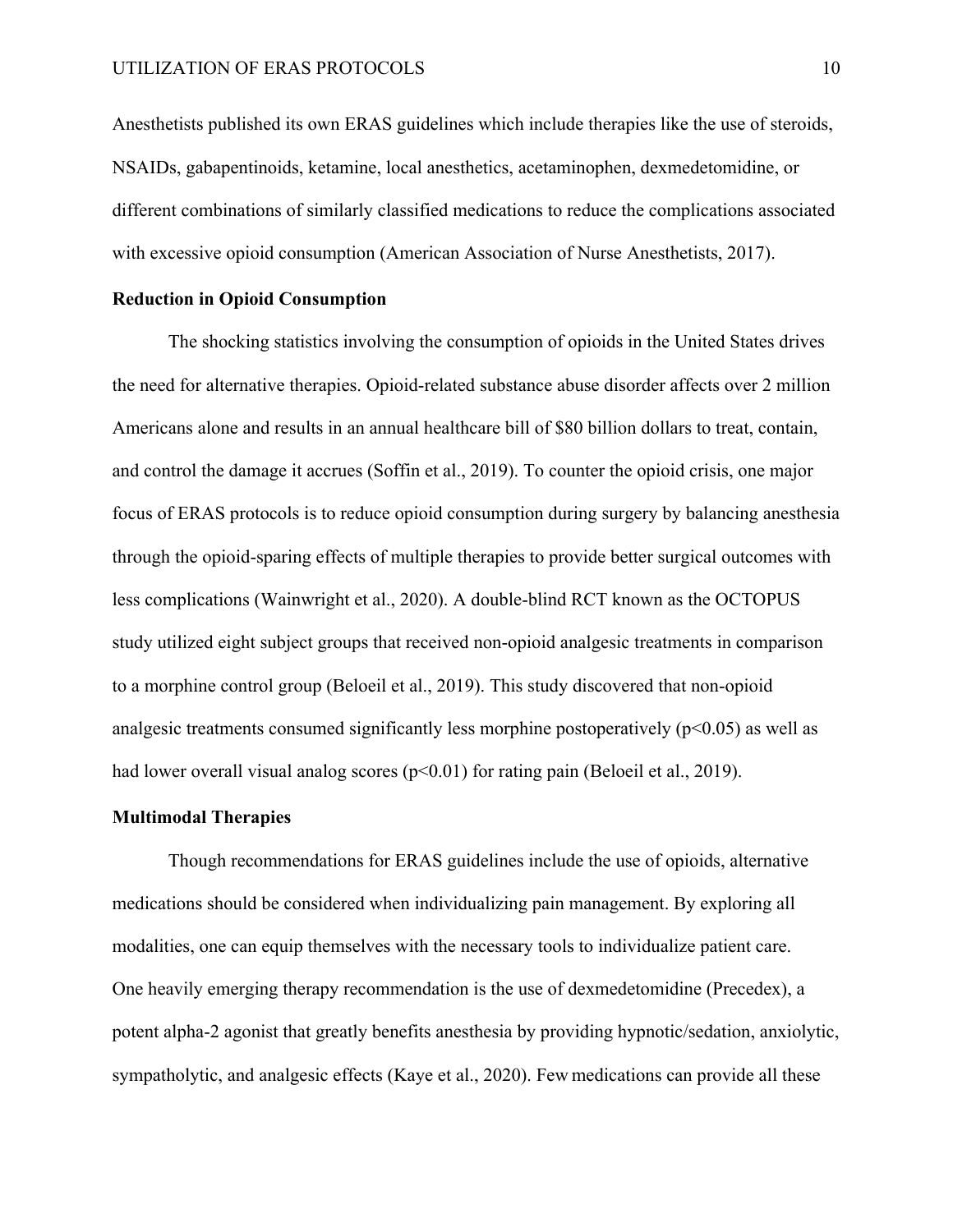benefits when used correctly, meaning less medications are used with less risk for adverse effects or synergistic outcomes. In a meta-analysis discussing the benefits of dexmedetomidine, over 1792 patients were evaluated after administration of dexmedetomidine and found that VAS ratings were lower than the control group and the dexmedetomidine group consumed 30% less opioids in the postoperative period (p<0.05) (Kaye et al., 2020).

Another modality to combat opioid consumption as well as the negative side effects of various medication therapies is to use nonpharmacological treatment to reduce postoperative pain and opioid consumption. Patients can be very sensitive to medications or have previous histories of opioid dependence, therefore, exploring nonpharmacological methods can be beneficial to such patient populations. Alternative therapies such as continuous passive motion, preoperative exercise, cryotherapy, electrotherapy, and acupuncture have all been studied as effective therapies to counter postoperative pain (Tedesco et al., 2017). In a large systematic review, 3 large RCTs discovered electrotherapy to effectively reduce postoperative pain in the first 48 hours postoperative by stimulating with non-painful electrical stimulus to block pain transmission at pain fibers (Brown et al., 2018). Acupuncture has been studied and is shown to be beneficial in reducing postoperative pain by an average of 2 points on the VAS in the first 24 hours after operation (Tedesco et al., 2017). Alternatives may not be successful for all patients experiencing moderate to severe pain but can help reduce opioid consumption and related consequences if balanced with a multimodal approach.

### **Theoretical Framework**

Some of the most important concepts of ERAS guidelines are promoting a quick recovery without adverse outcomes and adequate pain relief following surgery. The middle range theory known as a balance between analgesia and side effects was created by Marion Good in 1998, to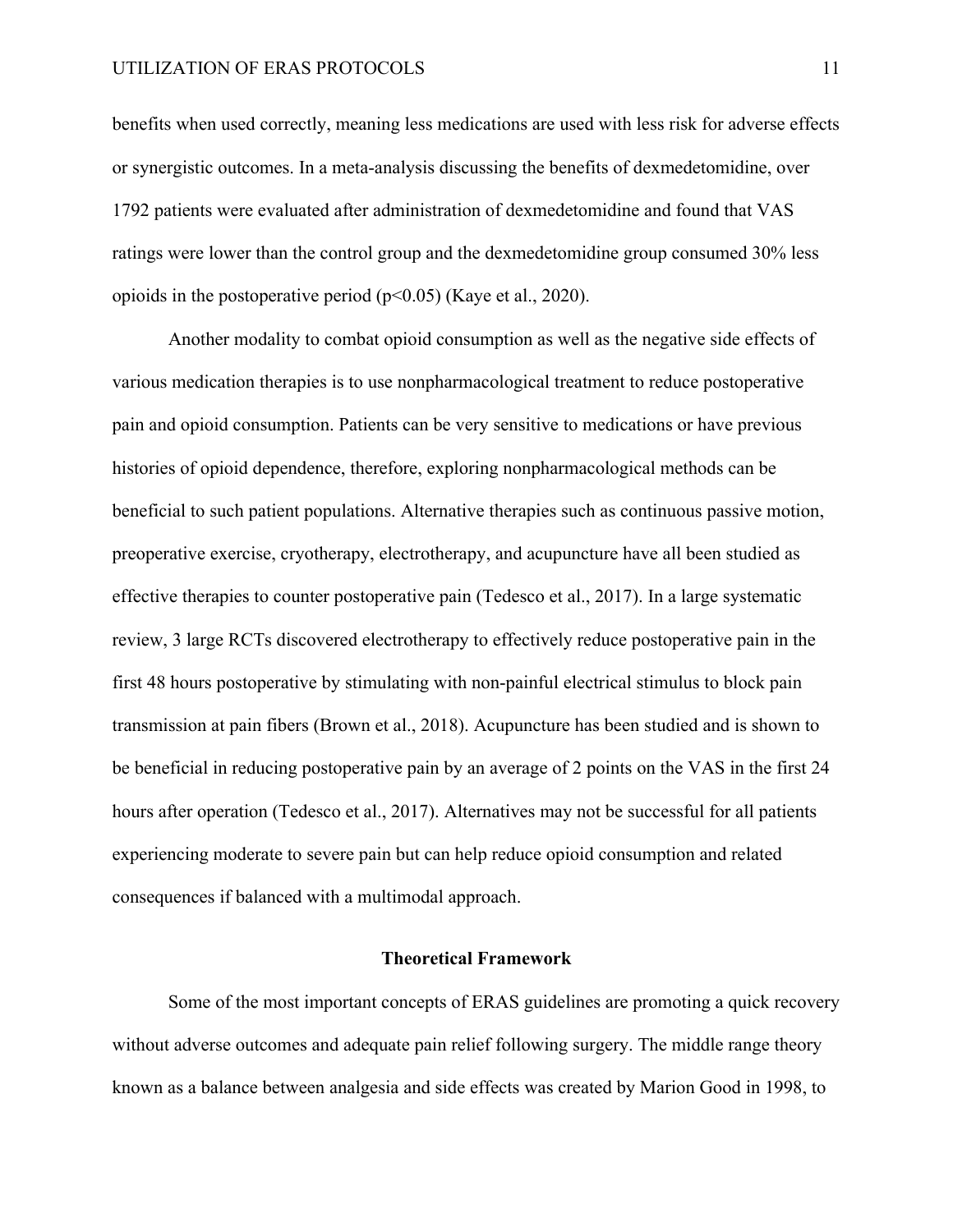promote recovery and reduce pain through multimodal therapy (Good, 1998). This coincides with the same goals as ERAS guidelines which align to reduce recovery room length of stay, minimize postoperative pain, and advocate for early ambulation (Oseka & Pecka, 2018). This theoretical framework is centered on a continuum of three propositions: 1) Multimodal Therapy; 2) Attentive Care; and, 3) Patient Participation (Good, 1998) (see Figure 1, Appendix B – Framework). The framework connects the three propositions to the nursing process and how it could be utilized with ERAS guidelines.

### **Proposition 1: Multimodal Therapy**

Postoperative pain management often starts with the use of opioids. One way to reduce opioid consumption is to incorporate the use of both pharmacological and non-pharmacological adjuvants in the treatment plan (Peterson & Bredow, 2013). The ERAS guidelines focus heavily on substituting non-steroidal anti-inflammatory drugs (NSAIDs), gabapentin, acetaminophen, and peripheral and regional nerve blocks for pain management (Oseka & Pecka, 2018).

### **Proposition 2: Attentive Care**

Proper pain management requires frequent nursing assessment for analgesia as well as side effects. Using the nursing process to assess, diagnose, plan, implement, and evaluate in a cyclical pattern can be used to appropriately manage analgesia and side effects (Good, 1998). By utilizing assessment and evaluation of multimodal therapy, nurses can effectively balance analgesia and adverse outcomes while reducing opioid use in the postoperative period (Oseka & Pecka, 2018).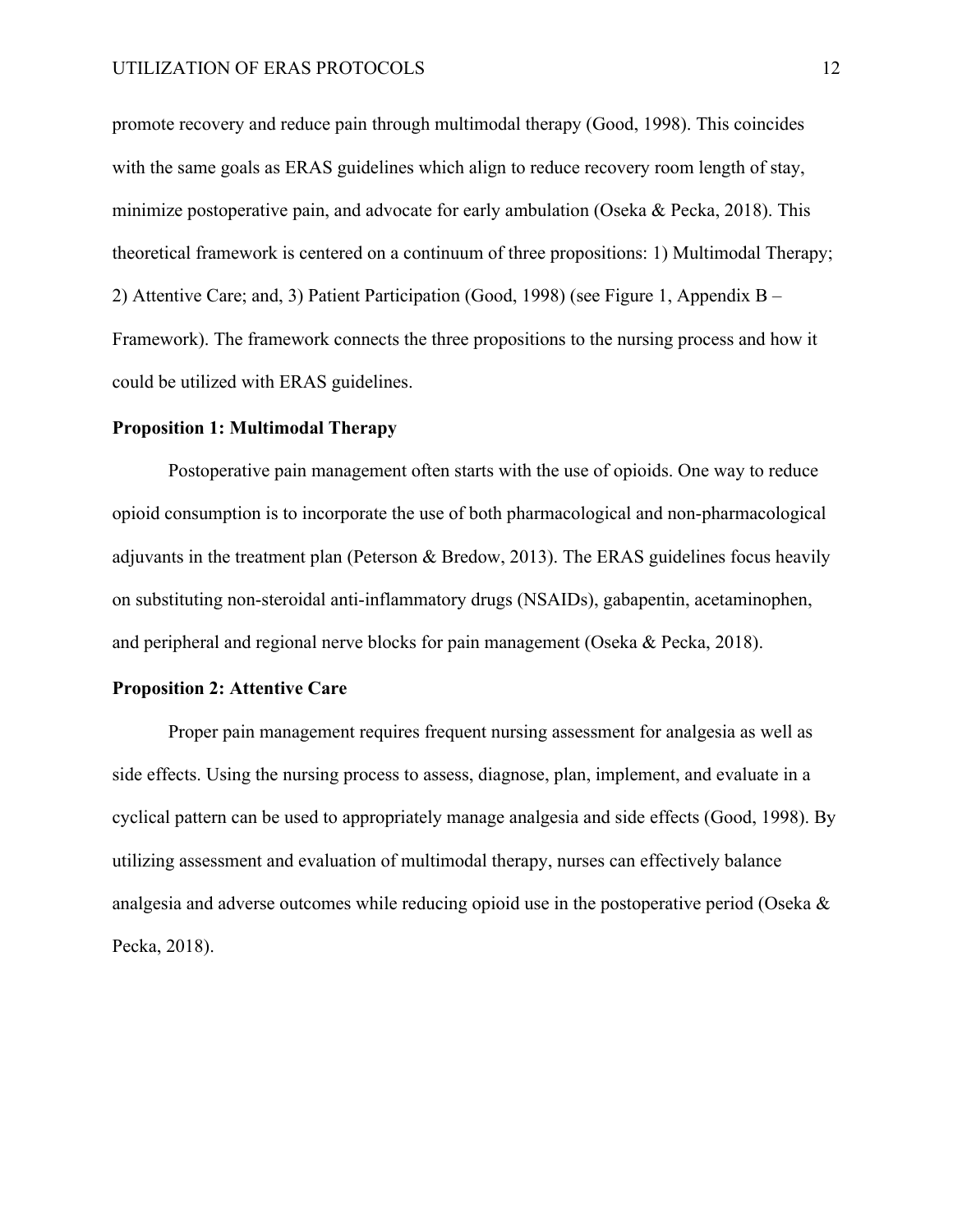#### **Proposition 3: Patient Participation**

Educating the patient and setting realistic goals for pain can improve patient outcomes and reduce adverse events. Putting the patient at the center of his or her treatment plan can be the key to achieving postoperative goals and early recovery (Good, 1998).

#### **Project Proposal Components**

#### **Goals, Objectives, and Expected Outcomes**

The purpose of this project is to determine the effectiveness of ERAS guidelines in reducing postoperative opioid consumption. The objective is to compare evidence-based practice guidelines and compare them to the current anesthesia delivery methods used at this project site, it is expected that utilizing ERAS guidelines will provide adequate postoperative pain relief with potential decrease in opioid consumption. This will be an assessment for this site and surgical population to determine if alteration or full implementation of ERAS guidelines can provide better outcomes for patients in the first 24 hours following surgery.

#### **Project Design**

A retrospective chart review was completed comparing the project site's traditional practice to ERAS guided anesthesia methods. The data was collected utilizing a quantitative descriptive approach utilizing cases that have been completed over a 9-month period. Reviewed case data completed during this period through electronic health records was manually entered into a Microsoft Excel spreadsheet and categorized and organized for analysis. Statistical analysis was completed through JASP data analysis software to determine correlations and relationships of patient variables and outcomes to the study design.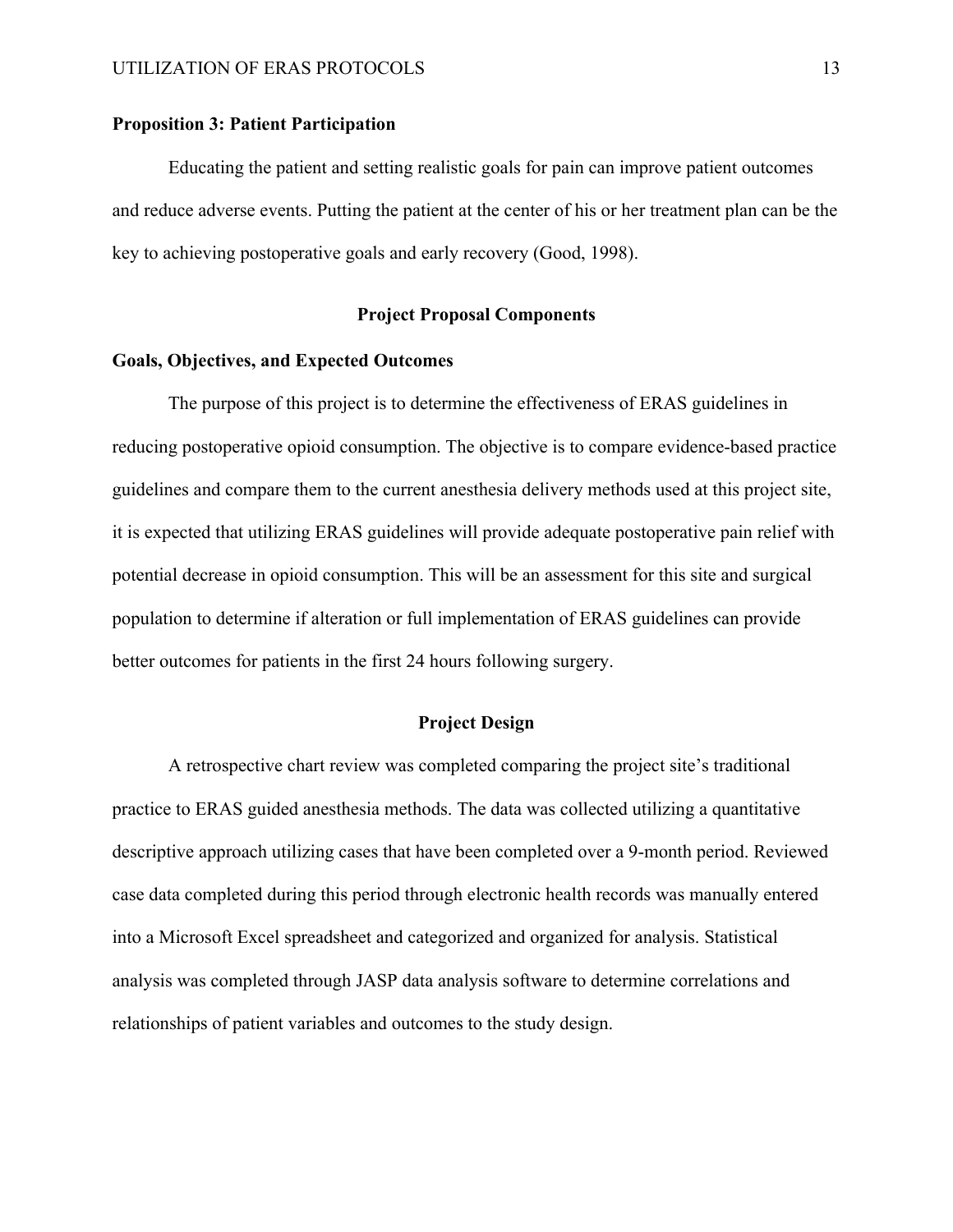#### **Sample**

The collected sample consisted of 58 patients undergoing general or gynecological procedures. The subjects ranged in age from 18-85 years old and were randomly selected to meet the criteria for each group. The control group consisted of 30 patients selected at random from electronic medical record (EMR) data that were compared to 28 patients who received ERAS interventions. Inclusion criteria consists of patients undergoing surgery at the project site and receiving opioid analgesics throughout the perioperative period or ERAS recommendations as specified in the preoperative anesthetic evaluation. Exclusion criteria was used to eliminate procedures that resulted in severe postoperative complications such as surgical site infections (SSI), bowel dehiscence, or conversion to open laparotomy after laparoscopic designation.

#### **Methods**

The implementation of ERAS recommended interventions was compared to a control group with ample opioid administration in patients undergoing gynecological/obstetrical and general surgery procedures. With collaboration of a project mentor, an agreement was established to access data through chart audits of human subjects with the exemption granted from Marian University's Institutional Review Board (IRB) as well as approval from the site's research administration.

A retrospective chart review was completed to evaluate the effects of implementation of ERAS guided anesthesia on reduction of opioid consumption and postoperative pain. Charts were reviewed investigating a 9-month period comparing opioid consumption and pain scores between an opioid control group and an ERAS guided anesthesia approach. Personal health information was avoided and de-identified from data collection. Demographic data such as age, gender, and ASA status was collected as well as anesthesia delivery techniques, medication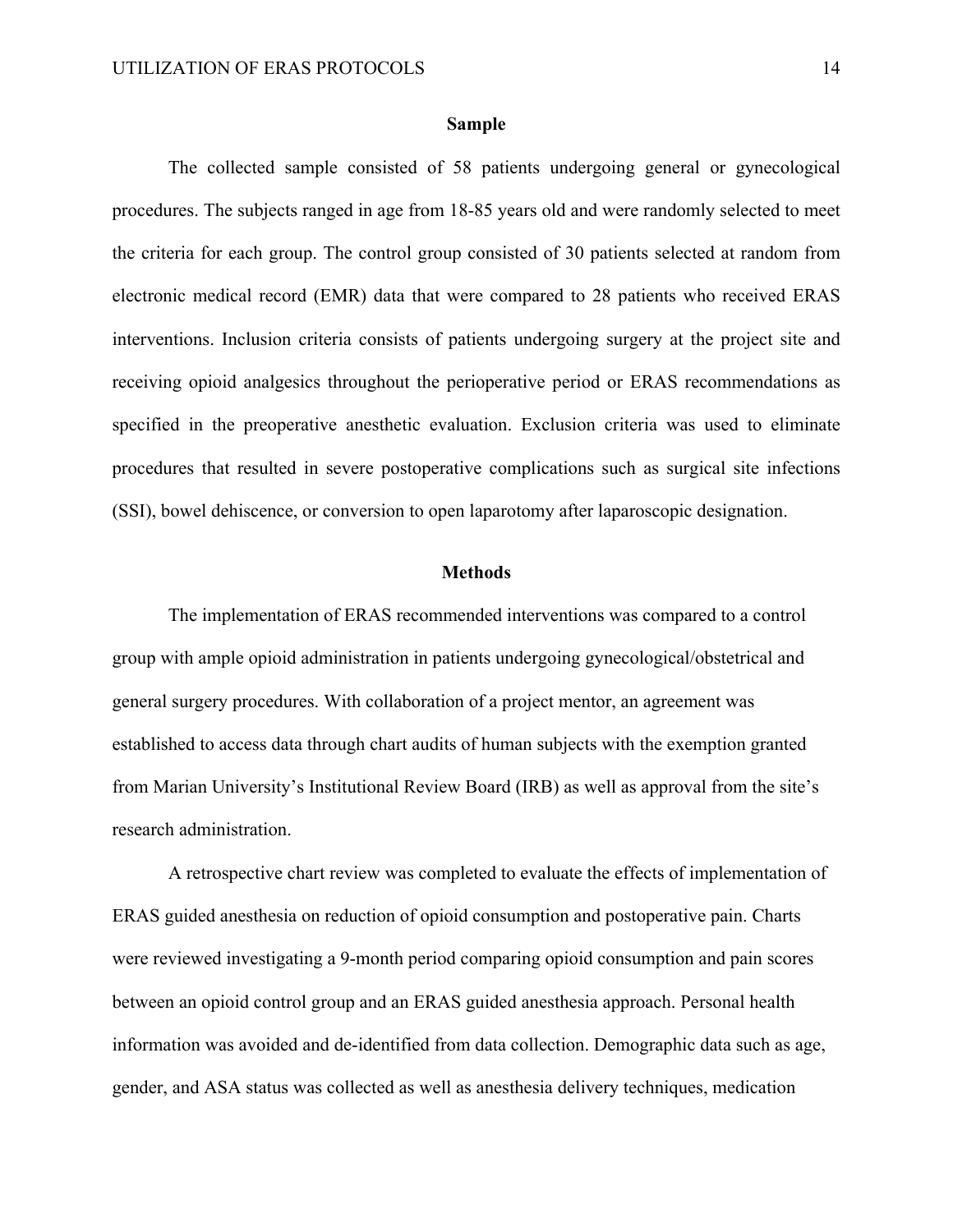reconciliation, pain scores, and opioid consumption. Data analysis was used to determine if ERAS recommendations can reduce opioid consumption and/or postoperative pain scores.

#### **Measurement Instruments**

Multiple variables were used during this project to determine the effectiveness of the ERAs interventions. The independent variables utilized include implemented ERAS recommendations as individual or combination techniques during the delivery of anesthesia. Such variables include perioperative use of acetaminophen, dexamethasone, ketorolac, dexmedetomidine, ketamine, magnesium, lidocaine, and regional or local anesthetic techniques. Combinations of the above were also evaluated per recommendation by ERAS guidelines. Dependent variables evaluated during this study include interval postoperative pain scores, total opioid consumption, and postoperative length of stay (LOS). Due to the format of EPIC electronic health records, a VAS score was unobtainable and replaced with a numerical pain scale ranging from 0-10 for time interval assessments.

#### **Data Collection**

Data was collected from July 2021 to October 2021 through retrospective chart review of surgical cases completed from January 2021 to September 2021. The data was compiled into Microsoft Excel as de-identified case numbers. The tool was self-created and organized based on the data collected from electronic health records (EHR) at the project site. The data selected for each case included demographics, perioperative interventions, postoperative outcomes, serial pain scores, and opioid consumption totals. "Yes" or "no" responses were used to detail if the patients received a specific perioperative intervention or a combination of ERAS interventions. Pain scores were recorded in time intervals of 30 minutes and 2, 4, 8, and 24 hours after surgery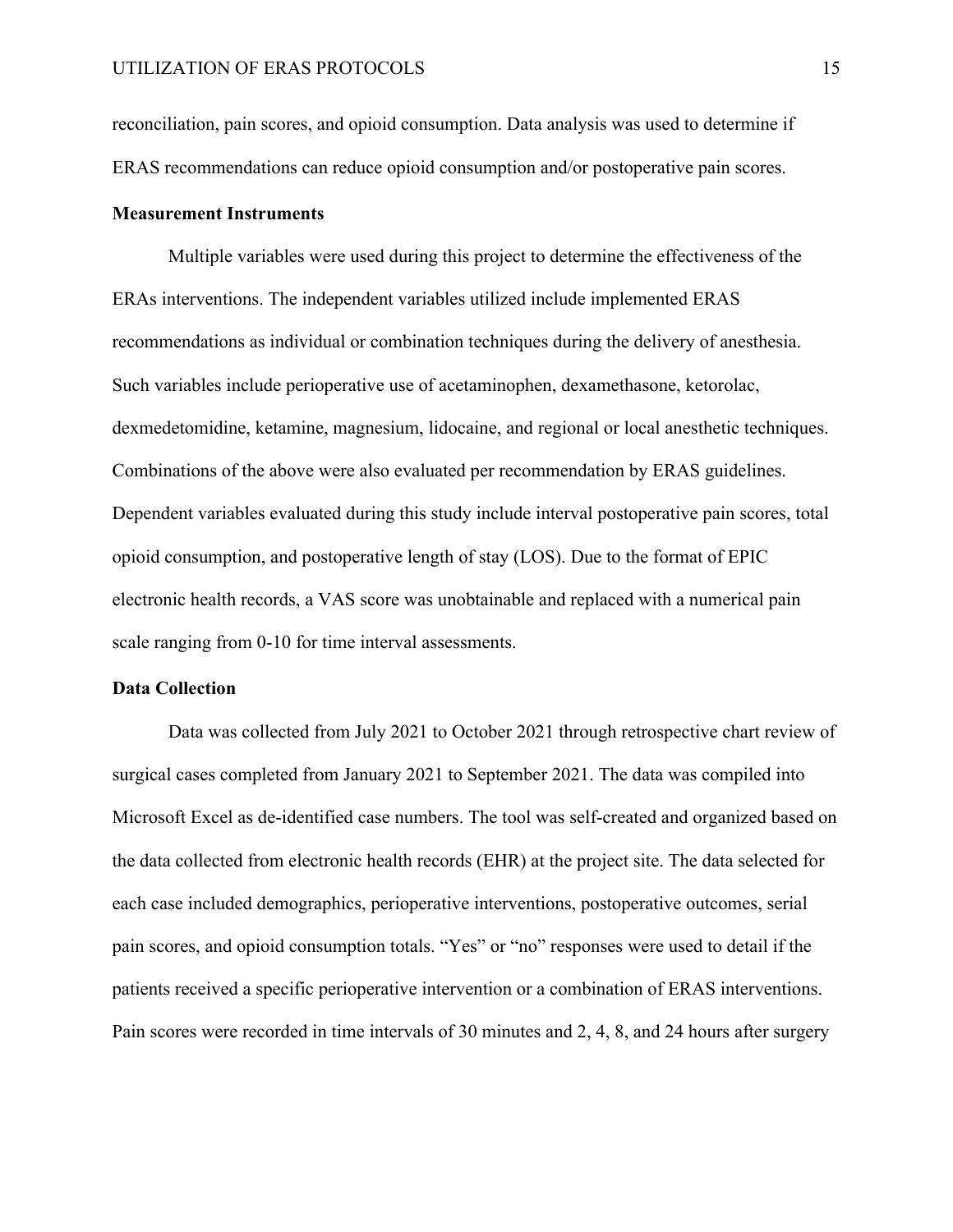with a numerical scale ranging from 0-10. Opioid consumption was labeled and collected in terms of value by total amount consumed in milligrams and micrograms.

Nominal variables including surgery type, gender, and ASA status were analyzed to distinguish relationships among variables. Age in years was entered as an integer variable. Other nominal variables include the proposed ERAS interventions and administrations of preoperative carbohydrates, acetaminophen, ketorolac, ketamine, dexmedetomidine, lidocaine, magnesium, and pregabalin as the data is entered in the form of a "yes" or "no" the patient did or did not receive the ERAS intervention. Pain scores were recorded as interval variables utilizing a numerical pain scale ranging from scores of 0-10, with 10 being the highest level of pain. Total opioid consumption values were provided as continuous data as dosing of each fentanyl, hydromorphone, and morphine are of different units and dosages.

#### **Data Analysis**

The focus of this project was to evaluate the benefit in implementing ERAS guidelines to reduce perioperative opioid consumption and evaluate postoperative pain management**.** By comparing an opioid control group to an ERAS group, descriptive statistics and independent T-tests were performed to evaluate if significant differences existed between the study groups and performed interventions. An alpha level of 5% was accepted for the data analysis and a p-value less than .05 was considered statistically significant and support that the outcome provided was likely a result of chance.

Group descriptive statistics were analyzed to obtain mean values for age, gender, pain scores, and opioid consumption among comparison groups. Multiple independent sample t-tests were used to evaluate the difference in means between the opioid and ERAS groups. Student sample t-tests compared mean opioid consumption totals for both groups who received fentanyl,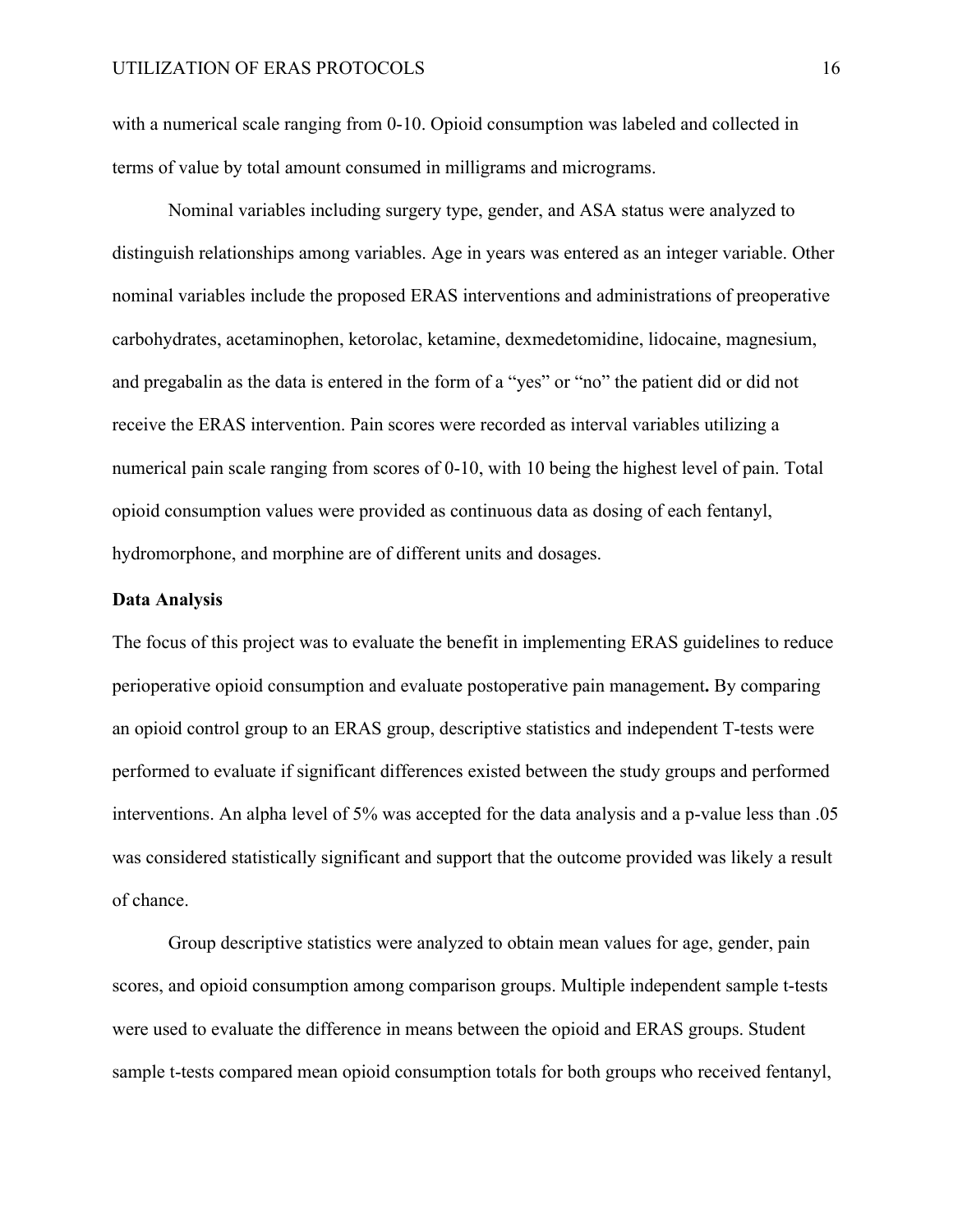hydromorphone, and/or morphine. Other t-tests were used to determine differences in pain scores at 30 minutes, 2-, 4-, 8-, and 24-hour intervals among groups as well as for each individual ERAS intervention analgesic effects. Descriptive statistics compared mean pain scores at each interval between case types, gynecological or general surgery cases. By evaluating potential differences between groups and specific interventions, the focus was to suggest the implementation of significant findings in relation to the effects of ERAS interventions for this study sample.

#### **Results**

According to analysis of pain scores for both the ERAS and control groups, the mean postoperative pain scores were lower at 30 minutes in comparison to 2, 4, 8, and 24 hours after surgery. When comparing the control opioid group and ERAS group pains scores at 30 minutes, there was a significant difference in the mean scores of 4.033 and 2.893 respectively. On average, mean pain scores at 2, 4, and 8 hours into the postoperative period remained relatively similar with slightly lower scores in the ERAS group, whereas the 24-hour pain scores exhibited no difference across groups. These differences were not significant in independent t-tests at 2, 4, 8, 24 hours after surgery.

Opioid consumption was compared between the two study groups. Independent T-tests were used to determine if there differences in the amount of opioid consumed in the postoperative period. Total values for fentanyl were recorded in micrograms (mcg) whereas hydromorphone and morphine were recorded in values of milligrams (mg). The ERAS group consumed significantly less fentanyl throughout the perioperative period in comparison to the opioid group (11.833,  $p < .001$ ) with mean consumptions of 4.46 mcg and 117.5 mcg respectively. Similar results were found when evaluating the consumption of hydromorphone as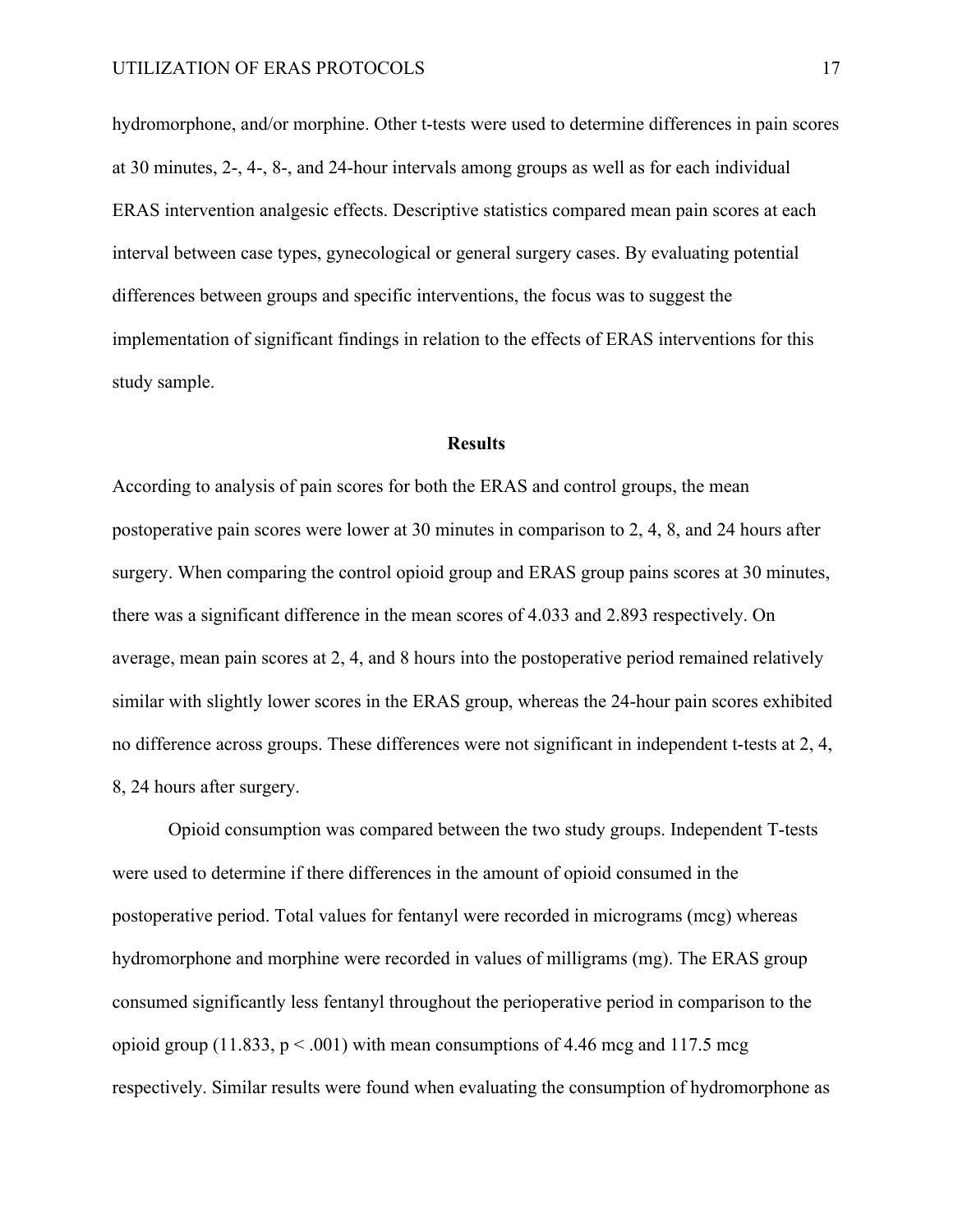the ERAS group consumption was lower than the control group  $(3.786, p < .001)$ . There was not a significant reduction in morphine consumption between study groups. When evaluating the benefits of regional and/or local anesthesia in reducing pain scores, lower scores were recorded 30 minutes after surgery ( $p < .010$ ) but not in any other time interval.

ERAS protocols consist of a multimodal approach involving utilizing combination techniques to try to minimize pain. Individual interventions were evaluated as well to determine if each approach could yield better results. Dexmedetomidine was evaluated at each pain interval and found that there were not significantly different pain scores with this intervention alone. Similar results were found when evaluating individual interventions including ketamine, lidocaine, and magnesium infusions separately. When comparing pain scores of patients who received multimodal anesthesia involving infusions of magnesium, lidocaine, and dexmedetomidine, postoperative pain scores were lower in 14 patients who received this combination at 30 minutes, 2, and 4 hours after surgery ( $p < .001$ ,  $p < .001$ , and  $p < .022$ respectively). Average pain scores at these intervals for those who did not receive this combination of ERAS recommendations were 3.87, 4.12, and 3.957 compared to the multimodal groups scores of 1.82, 2.09, and 2.82 respectively. Aside from pain scores and opioid consumption, postoperative length of stay (LOS) was also included as a quality measurement but there were no differences in overall LOS for total hours between the two groups. When comparing case type to overall pain scores, there was no significant difference in pain scores between OB/GYN and general surgery cases.

#### **Discussion**

When compared to a traditional opioid-driven anesthetic, the ERAS protocols find their place as an alternative treatment plan that can yield many benefits to a faster and safer recovery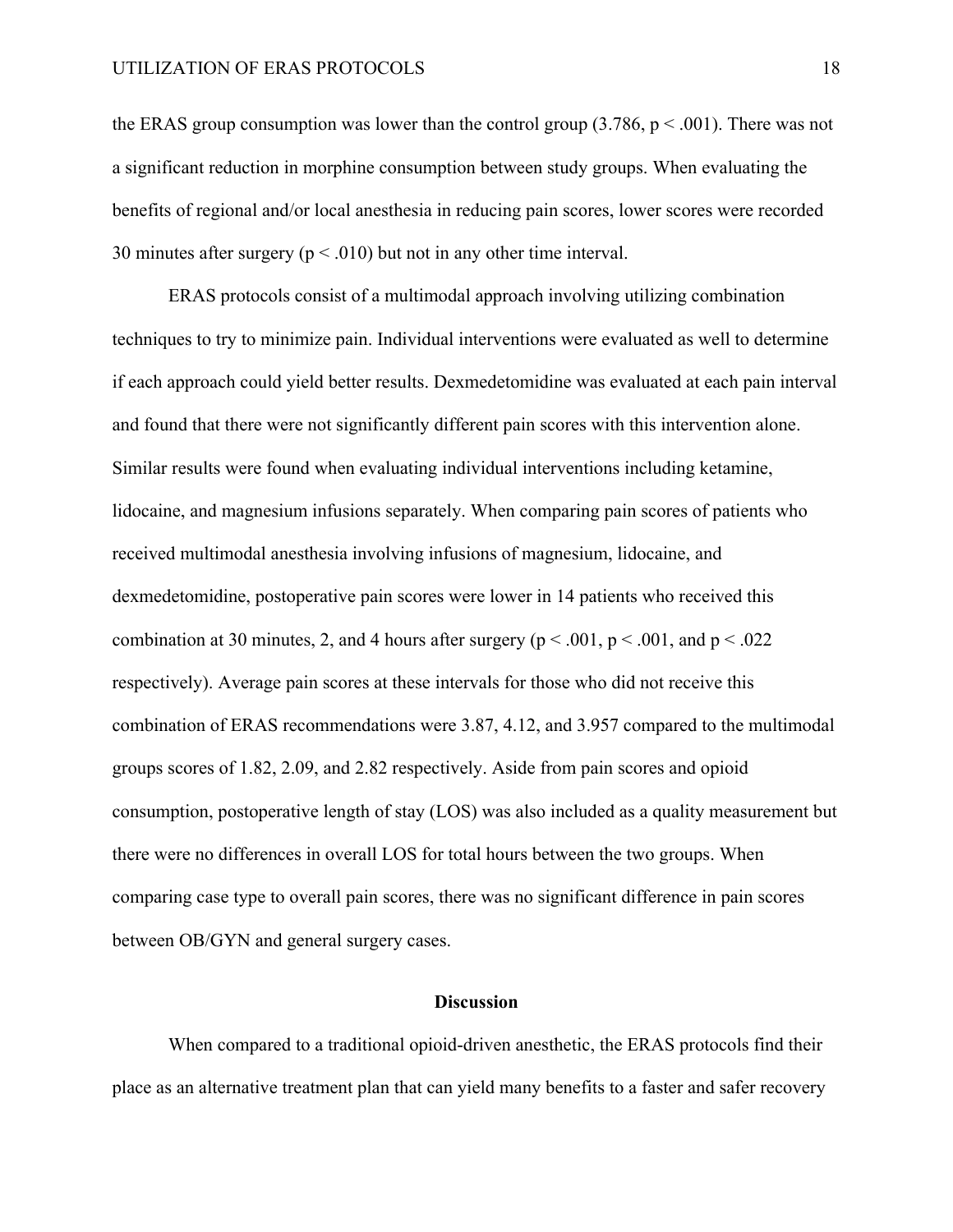after surgery. Patients in the ERAS group consumed significantly less fentanyl and hydromorphone than the control opioid group. By discharge, comparisons of morphine consumption were similar across groups, detailing that the perioperative period of 24 hours utilizing ERAS items can reduce overall opioid consumption. As for pain scores, there were no differences in mean values for the two groups at 2, 4, 8, and 24 hours after surgery for individual interventions of ketamine, magnesium, lidocaine, and acetaminophen administration. However, a multimodal analgesic approach combining magnesium, lidocaine, and dexmedetomidine yielded significant reduction in postoperative pain scores at 30 minutes, 2 and 4 hours into the postoperative period. For this study, patients experienced similar LOS as well as no significantly different pain scores between types of surgery.

This study was designed to experiment various anesthetic plan opportunities that may or may not benefit the selected patient population. There is evidence that utilizing a combination of ERAS items can suggest improved outcomes for patients undergoing general and gynecological surgery. By utilizing a combination of ERAS items, opioid consumption was reduced as well as short-term postoperative pain goals. Though the 24-hour perioperative period did not see serial improvements in pain scores, the data shows that implementation of ERAS protocols can efficiently and comparably manage postoperative pain while erasing potential adverse effects of opioids. Anesthetic plans should be individualized to the patient and therefore the anesthesia provider should consider viable treatment options that better enhance the recovery of the surgical patient.

#### **Future Implications**

This study was an original investigation into ERAS recommendations for the project site. Though not all 17-20 recommendations were evaluated during this study, the goal was obtained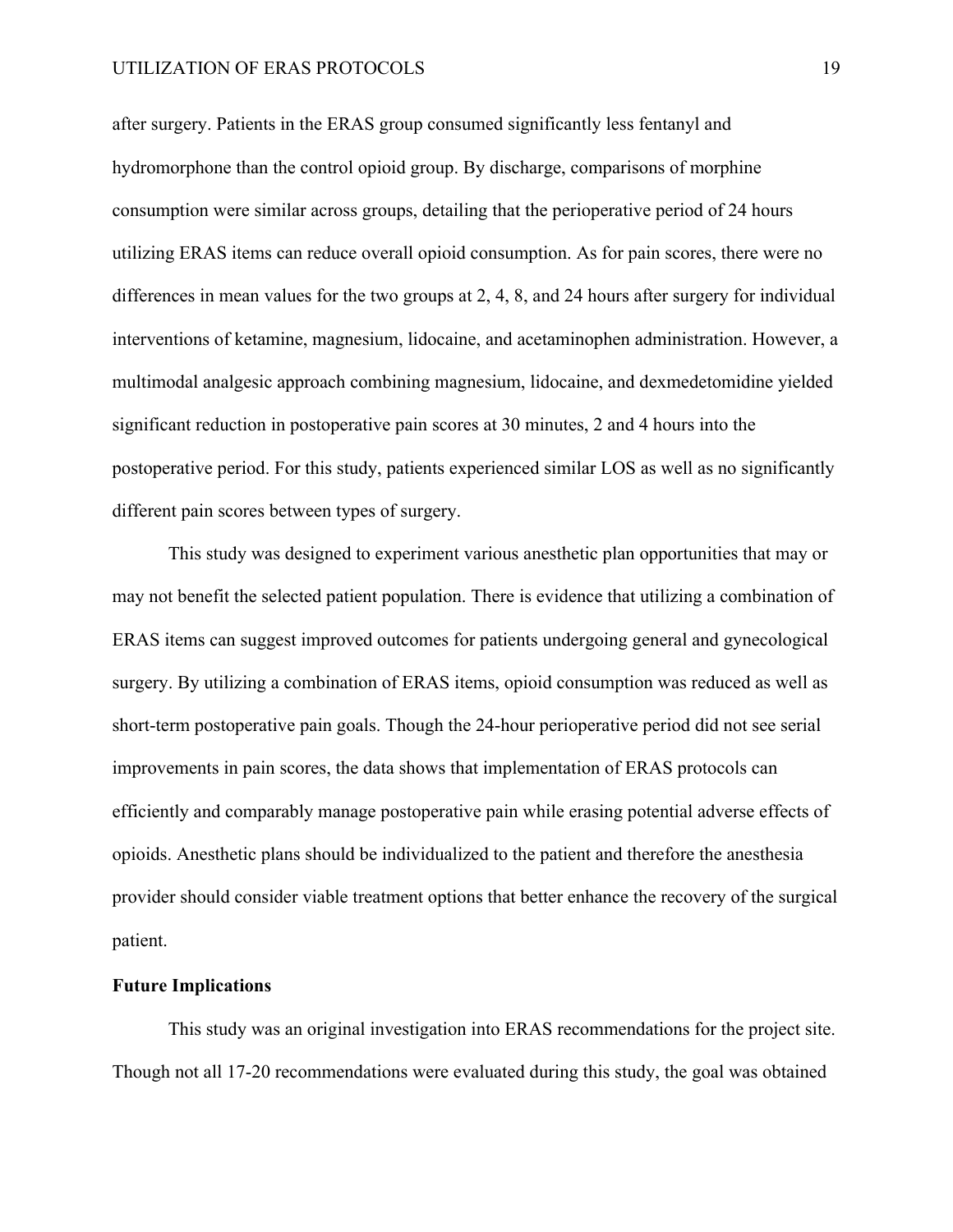to see if focused intervention could provide potential benefits for the subject population. If future studies or trials involved a full implementation and educational program utilizing ERAS recommendations, improvements in the above study could be made. The data collected was evaluated on specific surgical populations whereas other specialty surgeries could be investigated for the benefits of ERAS implementation such as orthopedics and/or obstetrical procedures. In order to increase the sample size, greater participation among surgeons and anesthesia providers could provide substantial support in determining the efficacy of ERAS implementations as the population of patients undergoing surgical procedures with ERAS protocols would increase. By obtaining a larger sample size and focusing on a narrower case selection could provide more efficient and specific implementation recommendations.

### **Ethical Considerations/Protection of Human Subjects**

This study complies with standards discussed with both IRB approvals from both Marian University as well as the project site. No intervention or direct communication occurred with human subjects throughout this study. Personal health information was protected and deidentified. Completion of this project went without conflict of interest among facilities and without compensation for access to data collection.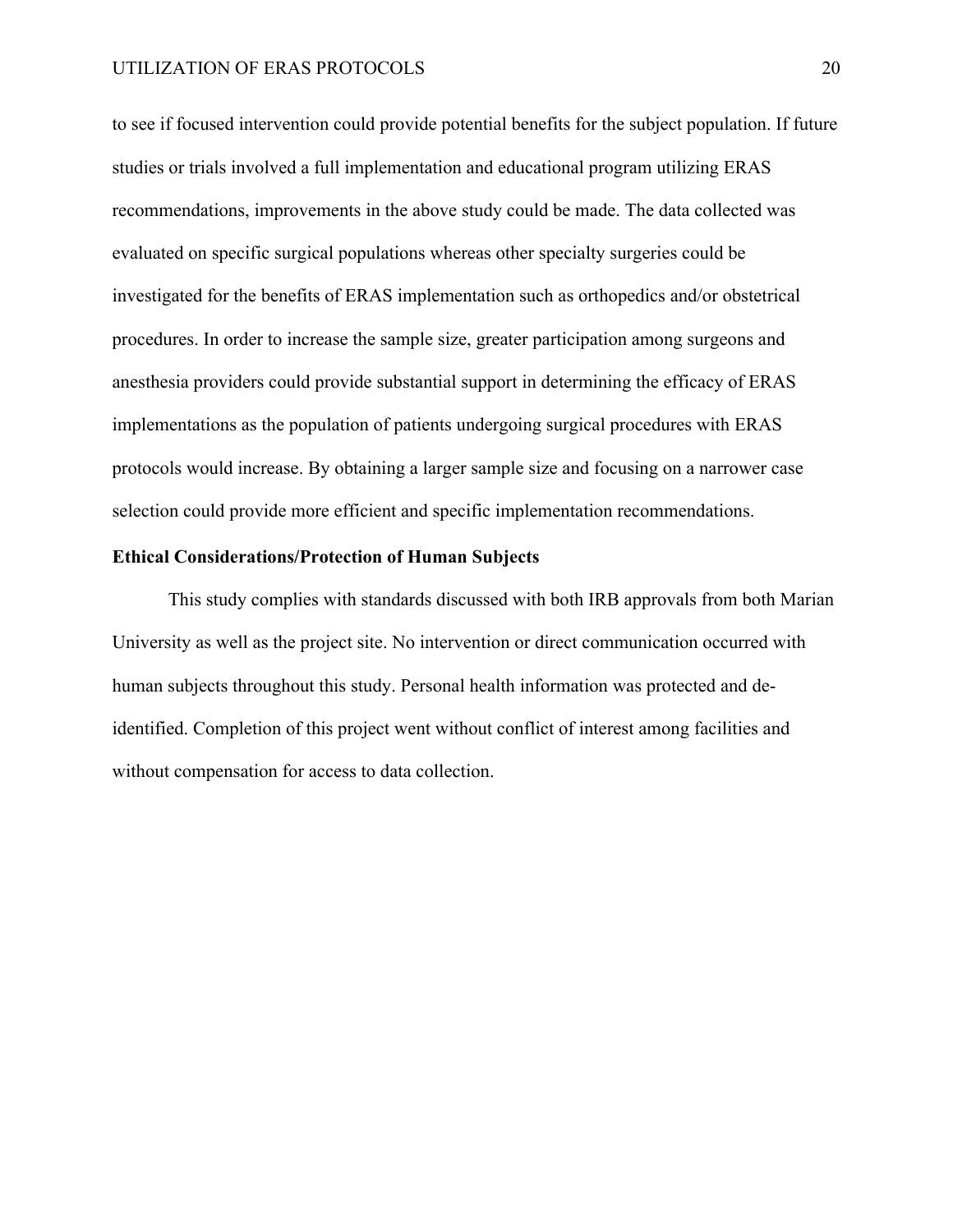#### **References**

- American Association of Nurse Anesthetists. (2017). *Enhanced recovery after surgery considerations for pathway development and implementation*. https://www.aana.com/docs/default-source/practice-aana-com-web-documents- (all)/enhanced-recovery-after-surgery.pdf?sfvrsn=6d184ab1\_12
- Beloeil, H., Albaladejo, P., Sion, A., Durand, M., Martinez, V., Lasocki, S., Futier, E., Verzili, D., Minville, V., Fessenmeyer, C., Belbachir, A., Aubrun, F., Renault, A., Bellissant, E., & OCTOPUS group (2019). Multicentre, prospective, double-blind, randomised controlled clinical trial comparing different non-opioid analgesic combinations with morphine for postoperative analgesia: The OCTOPUS study. *British Journal of Anaesthesia, 122*(6), e98–e106. https://doi.org/10.1016/j.bja.2018.10.058.
- Beverly, A., Kaye, A. D., Ljungqvist, O., & Urman, R. D. (2017). Essential elements of multimodal analgesia in enhanced recovery after surgery (ERAS) guidelines. *Anesthesiology Clinics*, *35*(2), e115–e143. https://doi.org/10.1016/j.anclin.2017.01.018
- Brown, E. N., Pavone, K. J., & Naranjo, M. (2018). Multimodal general anesthesia: Theory and practice. *Anesthesia and Analgesia*, *127*(5), 1246–1258.

https://doi.org/10.1213/ANE.00000000000003668

Clarke, H. A., Katz, J., McCartney, C. J., Stratford, P., Kennedy, D., Pagé, M. G., Awad, I. T., Gollish, J., & Kay, J. (2014). Perioperative gabapentin reduces 24 h opioid consumption and improves in-hospital rehabilitation but not post-discharge outcomes after total knee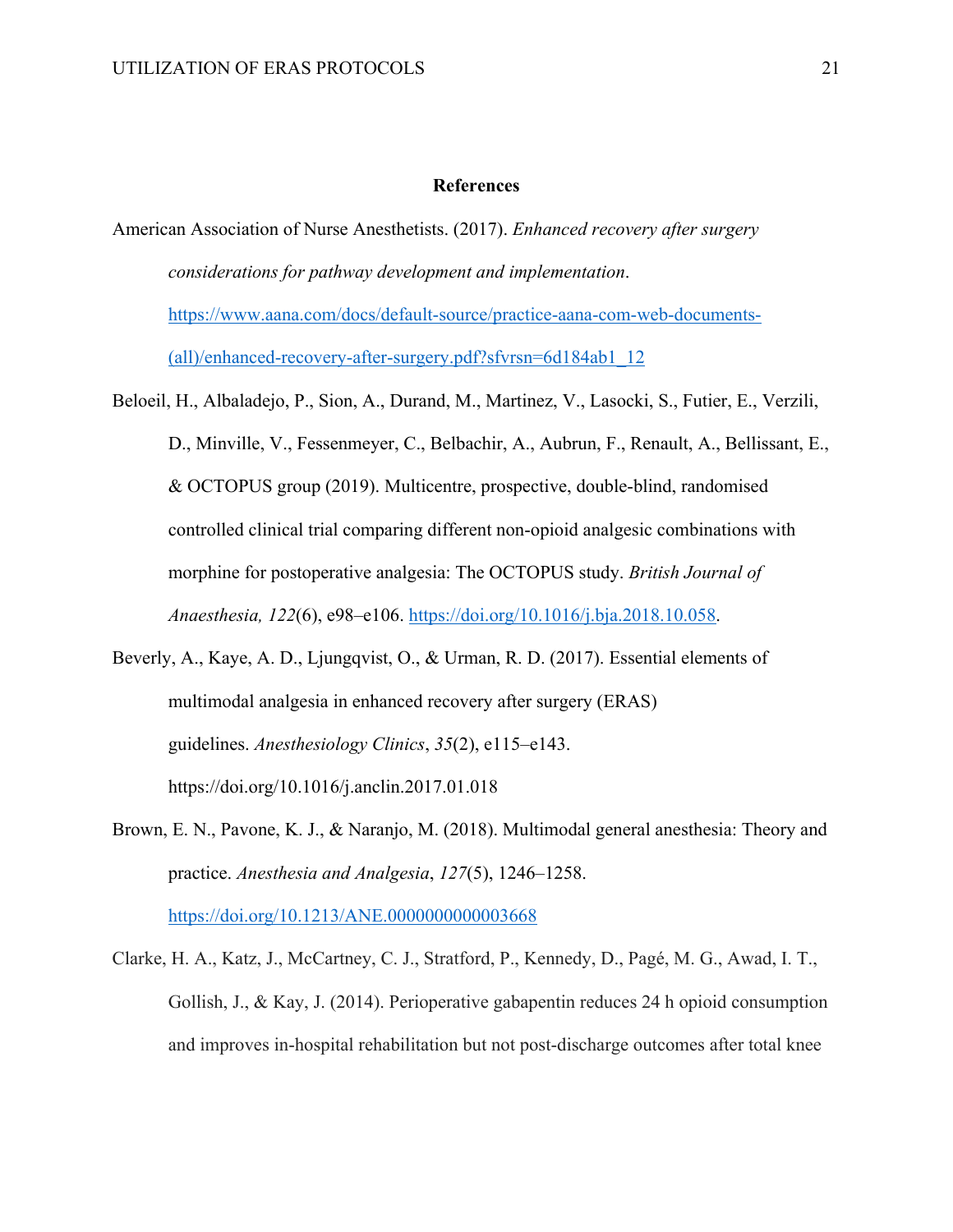arthroplasty with peripheral nerve block. *British Journal of Anaesthesia*, *113*(5), 855– 864. https://doi.org/10.1093/bja/aeu202

- Good, M. (1998). A middle-range theory of acute pain management: use in research. *Nursing Outlook*, *46*(3), 120–4.
- Jiang, H. H., Jian, X. F., Shangguan, Y. F., Qing, J., & Chen, L. B. (2019). Effects of enhanced recovery after surgery in total knee arthroplasty for patients older than 65 years. *Orthopaedic Surgery, 11*(2), 229–235. https://doi.org/10.1111/os.12441
- Kaye, A. D., Chernobylsky, D. J., Thakur, P., Siddaiah, H., Kaye, R. J., Eng, L. K., Harbell, M. W., Lajaunie, J., & Cornett, E. M. (2020). Dexmedetomidine in enhanced recovery after surgery (ERAS) protocols for postoperative pain. *Current Pain & Headache Reports, 24*(5), 1–13. https://doi.org/10.1007/s11916-020-00853-z.
- Naik, B. I., Tsang, S., Knisely, A., Yerra, S., & Durieux, M. E. (2017). Retrospective casecontrol non-inferiority analysis of intravenous lidocaine in a colorectal surgery enhanced recovery program. *BMC Anesthesiology*, *17*(1), 16. https://doi.org/10.1186/s12871-017- 0306-6
- Oseka, L., & Pecka, S. (2018). Anesthetic management in early recovery after surgery protocols for total knee and total hip arthroplasty. *AANA Journal*, *86*(1), 32–39.
- Paduraru, M., Ponchietti, L., Casas, I. M., Svenningsen, P., & Zago, M. (2017). Enhanced recovery after emergency surgery: A systematic review. *Bulletin of Emergency and Trauma*, *5*(2), 70–78.
- Pędziwiatr, M., Mavrikis, J., Witowski, J., Adamos, A., Major, P., Nowakowski, M., & Budzyński, A. (2018). Current status of enhanced recovery after surgery (ERAS) protocol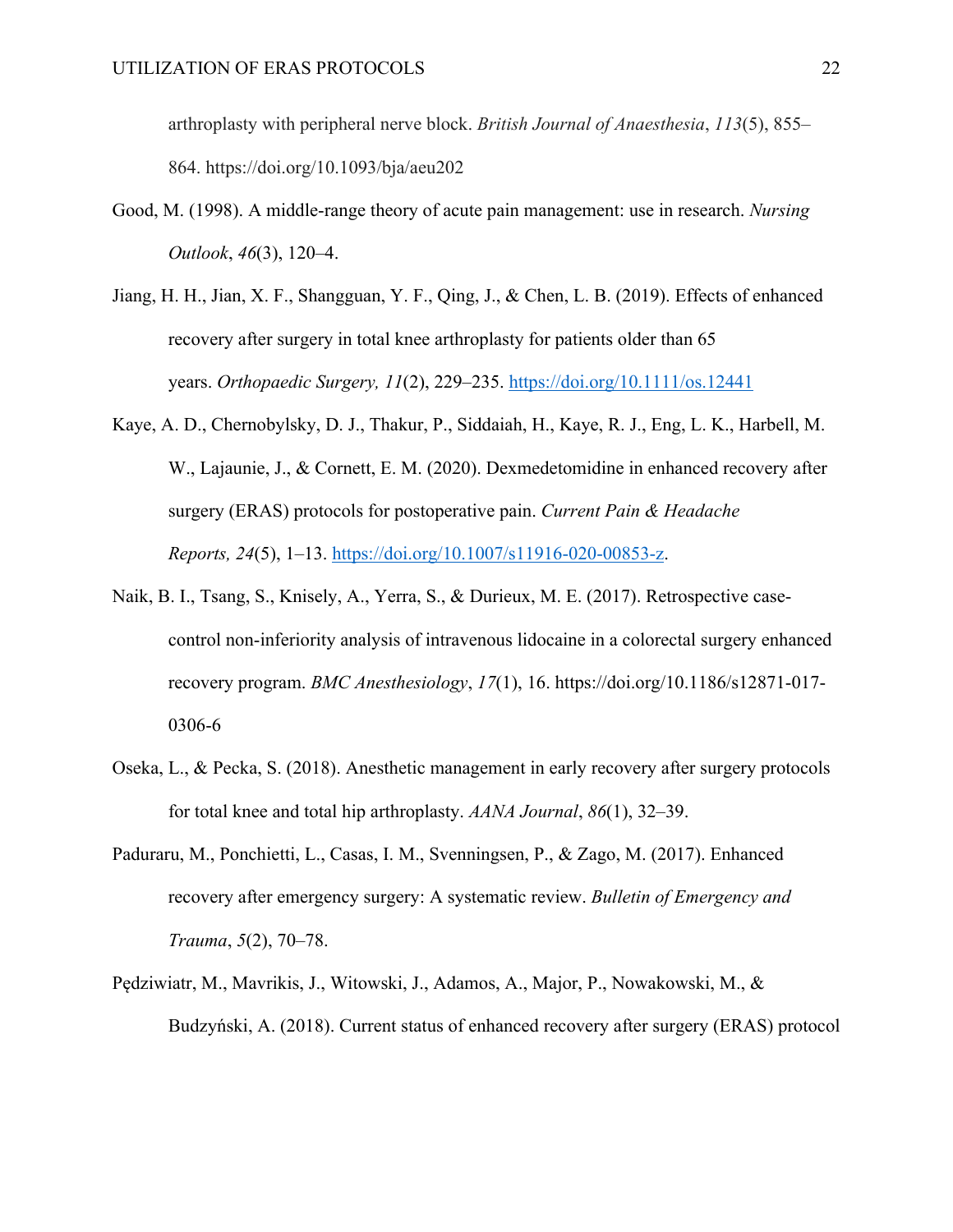in gastrointestinal surgery. *Medical Oncology, 35*(6), 95. https://doi.org/10.1007/s12032- 018-1153-0

- Peterson, S., & Bredow, T. (2013). *Middle range theories: Application to nursing research* (3rd ed.). Wolters Kluwer/Lippincott Williams & Wilkins Health.
- Samimi, S., Taheri, A., & Davari Tanha, F. (2015). Comparison between intraperitoneal and intravenous lidocaine for postoperative analgesia after elective abdominal hysterectomy, a double-blind placebo-controlled study. *Journal of Family & Reproductive Health*, *9*(4), 193–198.
- Shariffuddin, I. I., Teoh, W. H., Wahab, S., & Wang, C. Y. (2018). Effect of single dose dexmedetomidine on postoperative recovery after ambulatory ureteroscopy and ureteric stenting: A double blind randomized controlled study. *BMC Anesthesiology*, *18*(1), 3. https://doi.org/10.1186/s12871-017-0464-6
- Soffin, E. M., Lee, B. H., Kumar, K. K., & Wu, C. L. (2019). The prescription opioid crisis: Role of the anaesthesiologist in reducing opioid use and misuse. *British Journal of Anaesthesia*, *122*(6), e198–e208. https://doi.org/10.1016/j.bja.2018.11.019
- Tedesco, D., Gori, D., Desai, K. R., Asch, S., Carroll, I. R., Curtin, C., McDonald, K. M., Fantini, M. P., & Hernandez-Boussard, T. (2017). Drug-free interventions to reduce pain or opioid consumption after total knee arthroplasty: A systematic review and metaanalysis. *JAMA surgery, 152*(10), e172872. https://doi.org/10.1001/jamasurg.2017.2872.
- Wainwright, T. W., Gill, M., McDonald, D. A., Middleton, R. G., Reed, M., Sahota, O., Yates, P., & Ljungqvist, O. (2020). Consensus statement for perioperative care in total hip replacement and total knee replacement surgery: Enhanced Recovery After Surgery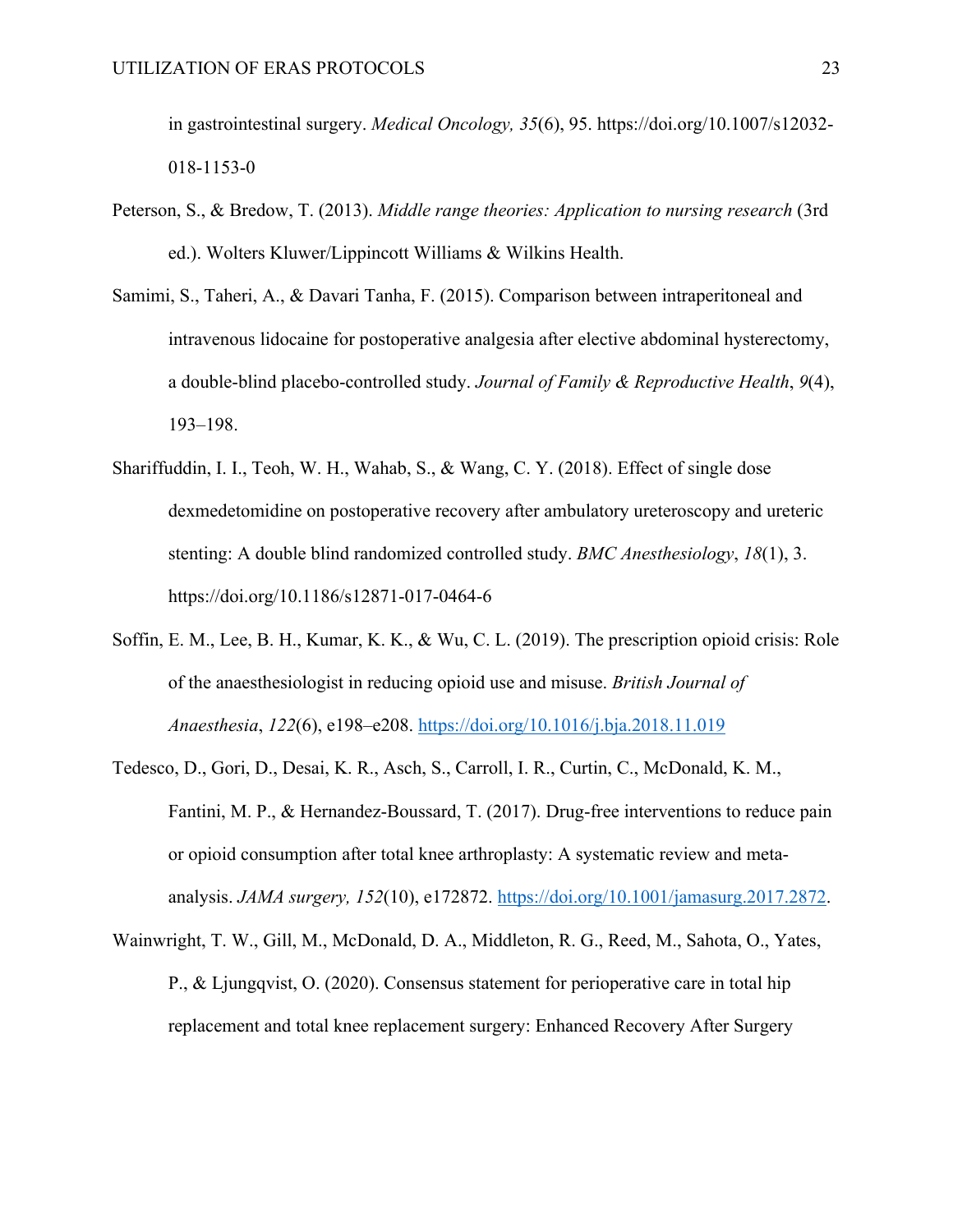(ERAS®) Society recommendations. *Acta orthopaedica*, *91*(1), 3–19.

https://doi.org/10.1080/17453674.2019.168379

Zhang, N., Wu, G., Zhou, Y., Liao, Z., Guo, J., Liu, Y., Huang, Q., & Li, X. (2020). Use of enhanced recovery after surgery (ERAS) in laparoscopic cholecystectomy (LC) combined with laparoscopic common bile duct exploration (LCBDE): A cohort study. *Medical Science Monitor: International Medical Journal of Experimental and Clinical Research*, *26*, 924-946. https://doi.org/10.12659/MSM.924946

Zhu, S., Qian, W., Jiang, C., Ye, C., & Chen, X. (2017). Enhanced recovery after surgery for hip and knee arthroplasty: A systematic review and meta-analysis. *Postgraduate Medical Journal, 93*(1106), 736–742. https://doi.org/10.1136/postgradmedj-2017-134991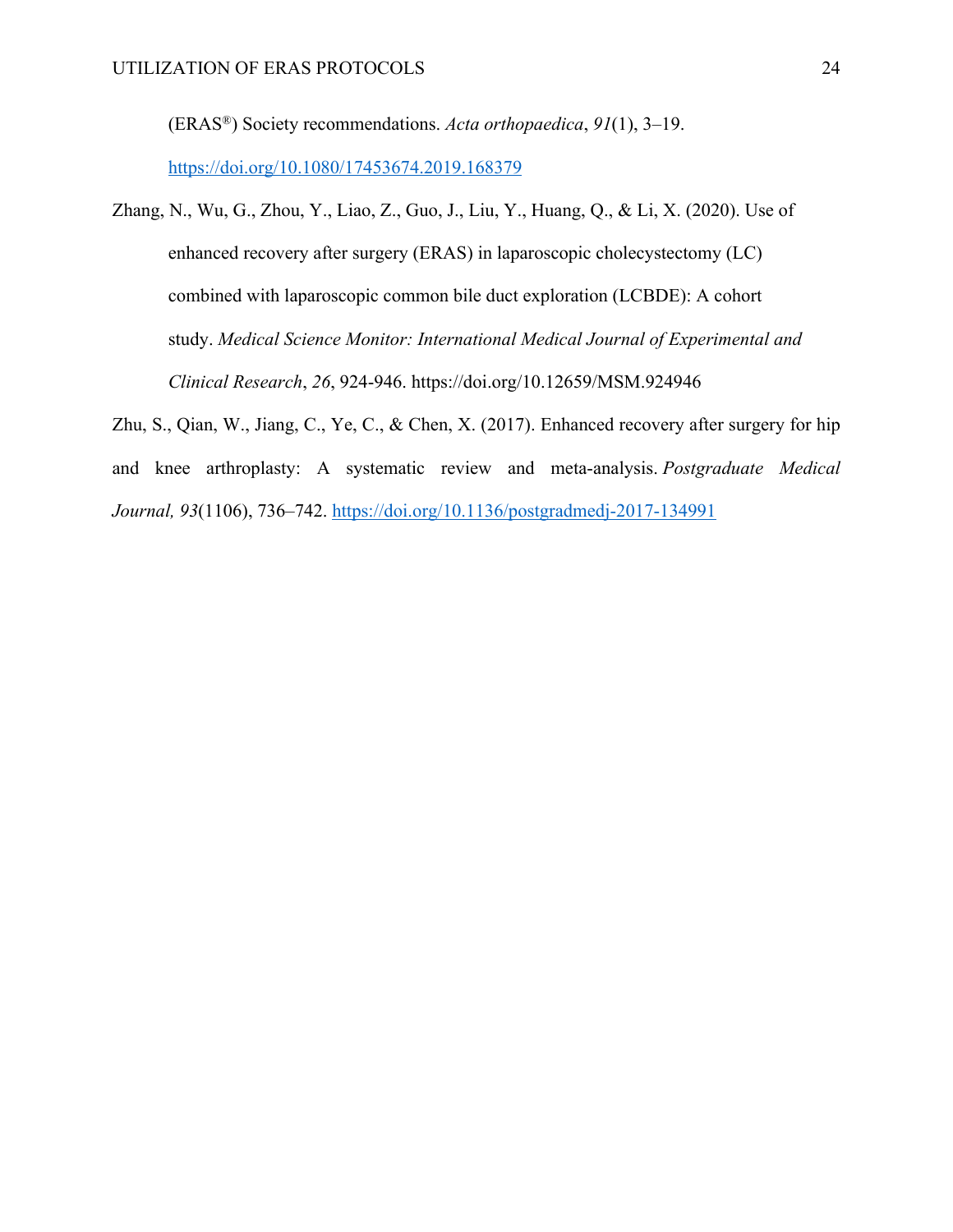**Appendix A**

| <b>Literature Review Matrix</b>                                                                                                                                                                                                                                                                              |                                 |                                                                                                                                                                                                         |                                                                                                                                                                                                                                                                     |                                                                                                                                                                                                                              |                                                                                                                                                                                                                                                 |
|--------------------------------------------------------------------------------------------------------------------------------------------------------------------------------------------------------------------------------------------------------------------------------------------------------------|---------------------------------|---------------------------------------------------------------------------------------------------------------------------------------------------------------------------------------------------------|---------------------------------------------------------------------------------------------------------------------------------------------------------------------------------------------------------------------------------------------------------------------|------------------------------------------------------------------------------------------------------------------------------------------------------------------------------------------------------------------------------|-------------------------------------------------------------------------------------------------------------------------------------------------------------------------------------------------------------------------------------------------|
| <b>Reference in APA format</b>                                                                                                                                                                                                                                                                               | Level of<br><b>Evidenc</b><br>e | <b>Variables</b>                                                                                                                                                                                        | Sample                                                                                                                                                                                                                                                              | <b>Instruments</b>                                                                                                                                                                                                           | <b>Results</b>                                                                                                                                                                                                                                  |
| American Association of Nurse Anesthetists.<br>(2017). Enhanced recovery after surgery<br>considerations for pathway development and<br>implementation.<br>https://www.aana.com/docs/default-<br>source/practice-aana-com-web-documents-<br>(all)/enhanced-recovery-after-<br>surgery.pdf?sfvrsn=6d184ab1 12 | Level I                         | There are no<br>defined<br>independent vs.<br>dependent<br>variables. These<br>are the ERAS<br>practice<br>guidelines<br>designed and<br>implemented by<br>the AANA.                                    | There is also no<br>designated<br>sample as the<br>guidelines<br>provide multiple<br>options for the<br>delivery of care.<br>There are over 92<br>citations included<br>in this study with<br>many of them<br>meta-analyses,<br>RCTs, and<br>systematic<br>reviews. | ERAS guidelines,<br>Apfel PONV risk<br>scoring system,<br>Recommendation<br>s for optimal<br>blood glucose<br>levels during<br>surgery,<br>considerations for<br>pre-, intra-, and<br>postoperative<br>opioid<br>management. | <b>ERAS protocols</b><br>have shown to<br>significantly<br>deliver positive<br>patient<br>outcomes, reduce<br>postoperative<br>length-of-stay,<br>accelarate the<br>recovery process,<br>and lead to<br>significantly early<br>discharge times. |
| Brown, E. N., Pavone, K. J., & Naranjo, M. (2018).<br>Multimodal general anesthesia: Theory and<br>practice. Anesthesia and Analgesia, 127(5),<br>1246-1258.<br>https://doi.org/10.1213/ANE.000000000000366<br>8                                                                                             | Level II                        | The independent<br>variable is the use<br>of multimodal<br>analgesics such as<br>dexmedetomidin<br>e and lidocaine to<br>prevent adverse<br>effects of opioid<br>consumption<br>(dependent<br>variable) | 689 patients<br>undergoing one<br>of four surgeries:<br>laminectomy,<br>total knee<br>replacement,<br>cesarean delivery,<br>or exploratory<br>laparatomy.                                                                                                           | <b>ERAS</b> guidelines<br>for multimodal<br>analgesia                                                                                                                                                                        | Opioid-free and<br>multimodal<br>analgesia can<br>effectively<br>provide balanced<br>general<br>anesthesia with<br>adequate<br>amnesia and<br>muscle relaxation<br>without<br>sympathetic or                                                    |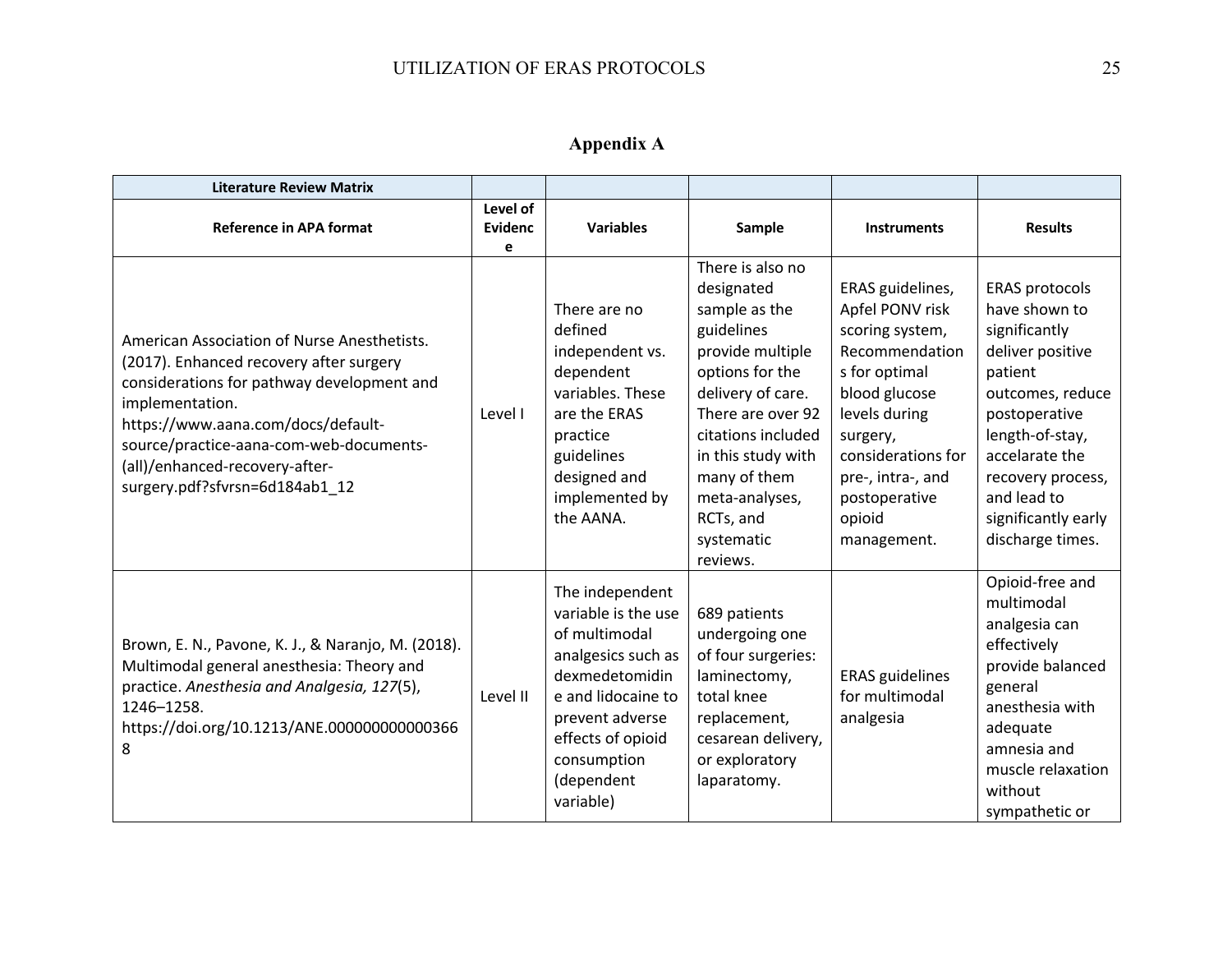|                                                                                                                                                                                |         |                                                                                             |                                                                                                                                |                                                                                      | hemodynamic<br>instability.                                                                                                                                                                                                                                                                                       |
|--------------------------------------------------------------------------------------------------------------------------------------------------------------------------------|---------|---------------------------------------------------------------------------------------------|--------------------------------------------------------------------------------------------------------------------------------|--------------------------------------------------------------------------------------|-------------------------------------------------------------------------------------------------------------------------------------------------------------------------------------------------------------------------------------------------------------------------------------------------------------------|
| Oseka, L., & Pecka, S. (2018). Anesthetic<br>management in early recovery after surgery<br>protocols for total knee and total hip<br>arthroplasty. AANA Journal, 86(1), 32-39. | Level I | <b>IV: ERAS</b><br>Protocols DV:<br>postoperative<br>pain, reduced<br>opioid<br>consumption | Systematic review<br>compiling<br>732,570 total<br>knee<br>arthroplasties in<br>the United States<br>between 2000<br>and 2010. | ERAS guidelines,<br>Apfel PONV risk<br>scoring system,<br>numeric pain<br>scale 0-10 | <b>Integrating ERAS</b><br>protocols for<br>intraoperative<br>and<br>postoperative<br>pain<br>management can<br>reduce overall<br>pain and opioid<br>consumption.<br>Minimizing<br>opioids and using<br><b>ERAS</b> guidelines<br>can also<br>contribute to<br>earlier mobility<br>and shorter<br>hospital stays. |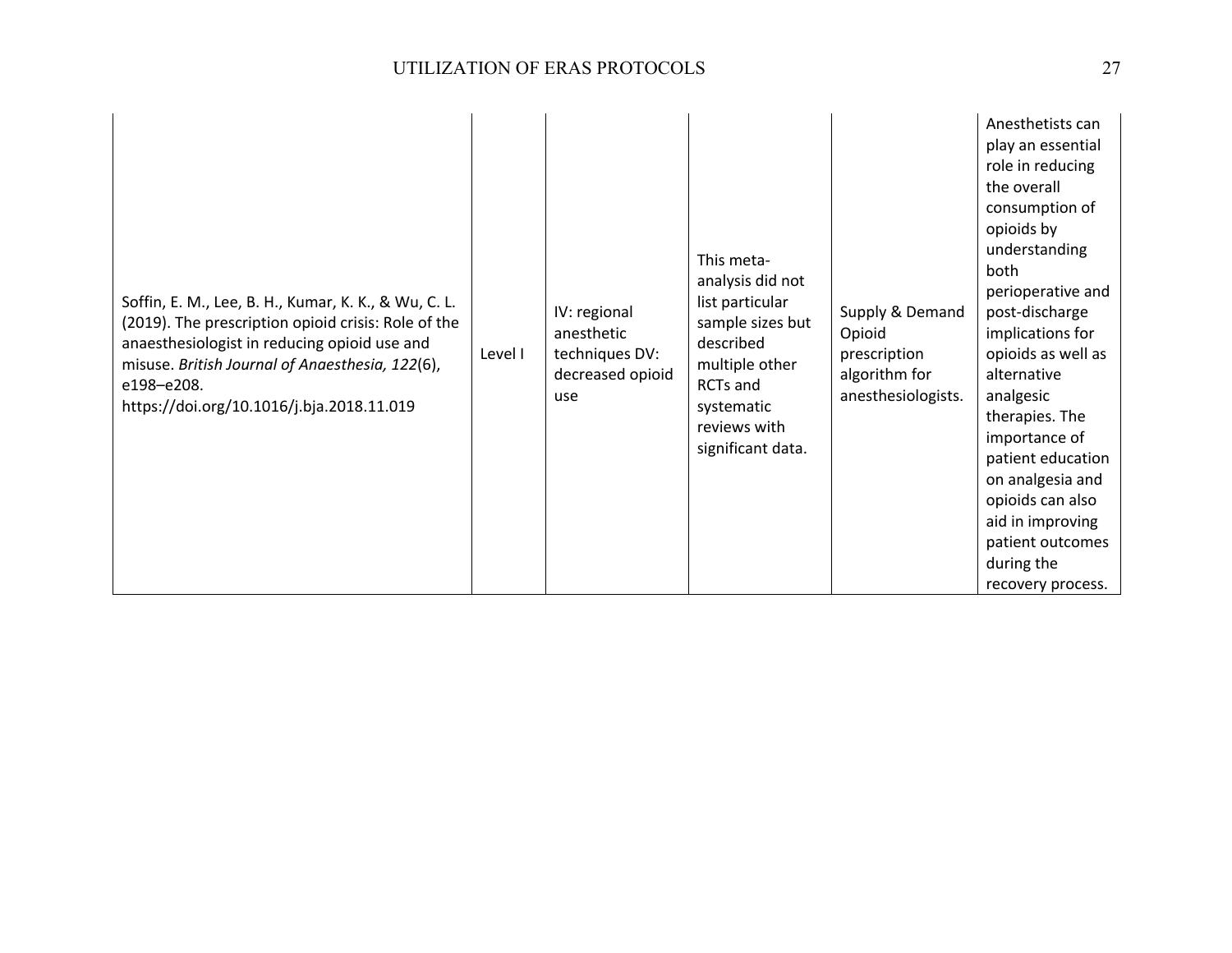| Wainwright, T. W., Gill, M., McDonald, D. A.,<br>Middleton, R. G., Reed, M., Sahota, O., Yates, P.,<br>& Ljungqvist, O. (2020). Consensus statement for<br>perioperative care in total hip replacement and<br>total knee replacement surgery: Enhanced<br>Recovery After Surgery (ERAS®) Society<br>recommendations. Acta orthopaedica, 91(1), 3-<br>19.<br>https://doi.org/10.1080/17453674.2019.168379 | Level 1 | IV:<br>Implementation<br>of ERAS protocol<br>recommendation<br>s DV: reduction in<br>opioid<br>consumption           | This consensus<br>statement<br>contains multiple<br><b>RCTs</b> and<br>systematic<br>reviews with no<br>specific sample<br>sizes and only<br>results from the<br>mentioned<br>studies. It targets<br>17 different areas<br>with Level 1 and<br>Level 2 evidence<br>supporting the 17<br>different<br>guideline areas. | <b>AANA ERAS</b><br><b>Guidelines for TKA</b><br>and THA                                                                        | The use of non-<br>opioid analgesics<br>such as<br>gabapentinoids,<br>NSAIDs, and<br>paracetamol are<br>effective in<br>reducing post-<br>operative opioid<br>consumption.<br>Combined<br>neuraxial<br>anesthesia<br>and/or peripheral<br>nerve blocks<br>provide effective<br>analgesia and<br>reduction of<br>opioid use by 40%<br>in the<br>postoperative<br>perioid. |
|----------------------------------------------------------------------------------------------------------------------------------------------------------------------------------------------------------------------------------------------------------------------------------------------------------------------------------------------------------------------------------------------------------|---------|----------------------------------------------------------------------------------------------------------------------|-----------------------------------------------------------------------------------------------------------------------------------------------------------------------------------------------------------------------------------------------------------------------------------------------------------------------|---------------------------------------------------------------------------------------------------------------------------------|--------------------------------------------------------------------------------------------------------------------------------------------------------------------------------------------------------------------------------------------------------------------------------------------------------------------------------------------------------------------------|
| Tedesco, D., Gori, D., Desai, K. R., Asch, S.,<br>Carroll, I. R., Curtin, C., McDonald, K. M., Fantini,<br>M. P., & Hernandez-Boussard, T. (2017). Drug-<br>free interventions to reduce pain or opioid<br>consumption after total knee arthroplasty: A<br>systematic review and meta-analysis. JAMA<br>surgery, 152(10), e172872.<br>https://doi.org/10.1001/jamasurg.2017.2872                         | Level 1 | IV: Multimodal<br>therapy for<br>analgesia DV:<br>reduced<br>postoperative<br>pain, reduced<br>opioid<br>consumption | Meta-analysis of<br>2391 patients<br>from 39 RCTs<br>undergoing total<br>knee<br>arthroplasties.                                                                                                                                                                                                                      | WOMAC -<br><b>Western Ontario</b><br>and McMaster<br>University<br>Arthritis Index,<br>VAS - visual<br>analog scale for<br>pain | Electrotherapy<br>and acupuncture<br>were found to<br>effectively reduce<br>postoperative<br>pain in the first 2<br>days of the<br>postoperative<br>period.                                                                                                                                                                                                              |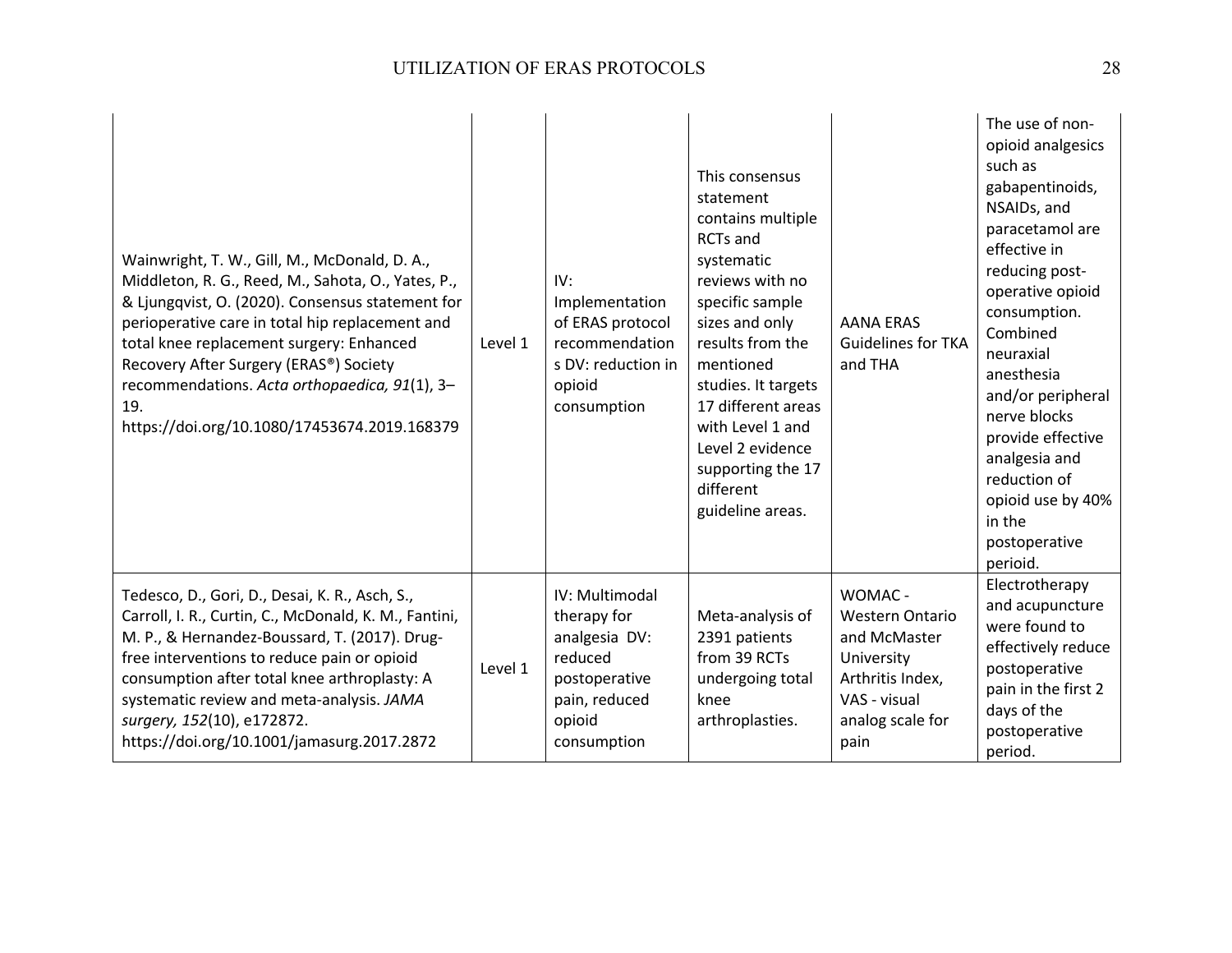| Beloeil, H., Albaladejo, P., Sion, A., Durand, M.,<br>Martinez, V., Lasocki, S., Futier, E., Verzili, D.,<br>Minville, V., Fessenmeyer, C., Belbachir, A.,<br>Aubrun, F., Renault, A., Bellissant, E., &<br>OCTOPUS group (2019). Multicentre,<br>prospective, double-blind, randomised<br>controlled clinical trial comparing different non-<br>opioid analgesic combinations with morphine for<br>postoperative analgesia: The OCTOPUS<br>study. British Journal of Anaesthesia, 122(6),<br>e98-e106.<br>https://doi.org/10.1016/j.bja.2018.10.058 | Level 2 | IV: Non-opioid<br>analgesic<br>combination DV:<br>reduction in<br>postoperative<br>opioid<br>consumption | Double-blind RCT<br>from 10 hospitals<br>with 237 patients.                                                                                                     | visual analog scale<br>(VAS) | In a RCT with 10<br>hospitals and 237<br>surgical patients,<br>patients receiving<br>combined non-<br>opioid analgesics<br>had significantly<br>less<br>postoperative<br>opioid<br>consumption at<br>24 hours and 48<br>hours<br>postoperative. |
|------------------------------------------------------------------------------------------------------------------------------------------------------------------------------------------------------------------------------------------------------------------------------------------------------------------------------------------------------------------------------------------------------------------------------------------------------------------------------------------------------------------------------------------------------|---------|----------------------------------------------------------------------------------------------------------|-----------------------------------------------------------------------------------------------------------------------------------------------------------------|------------------------------|-------------------------------------------------------------------------------------------------------------------------------------------------------------------------------------------------------------------------------------------------|
| Zhu, S., Qian, W., Jiang, C., Ye, C., & Chen, X.<br>(2017). Enhanced recovery after surgery for hip<br>and knee arthroplasty: A systematic review and<br>meta-analysis. Postgraduate Medical<br>Journal, 93(1106), 736-742.<br>https://doi.org/10.1136/postgradmedj-2017-<br>134991                                                                                                                                                                                                                                                                  | Level 1 | IV: ERAS<br>Protocols DV:<br>Length of stay<br>(LOS) and<br>postoperative<br>complications               | systematic review<br>and meta-analysis<br>of 9936 surgical<br>cases with 4205<br>cases utilizing<br>ERAS while 5731<br>cases used<br>traditional<br>treatments. | visual analog scale<br>(VAS) | <b>ERAS significantly</b><br>reduces<br>postperative<br>pain, length of<br>stay, readmission<br>rates, and<br>reoperation rates<br>in comparison to<br>traditional<br>treatments<br>without guided<br>protocols.                                |
| Jiang, H. H., Jian, X. F., Shangguan, Y. F., Qing, J.,<br>& Chen, L. B. (2019). Effects of enhanced<br>recovery after surgery in total knee arthroplasty<br>for patients older than 65 years. Orthopaedic<br>Surgery, 11(2), 229-235.<br>https://doi.org/10.1111/os.12441                                                                                                                                                                                                                                                                            | Level 2 | IV: ERAS<br>protocols DV:<br>postoperation<br>complications:<br>pain, ROM, PONV                          | RCT with 247<br>patients of 65<br>years of age or<br>older, undergoing<br>total-knee or<br>total hip<br>replacement.                                            | VAS (visual analog<br>scale) | <b>ERAS protocol</b><br>patients had<br>significantly<br>lower VAS scores<br>in the first day<br>postoperative.                                                                                                                                 |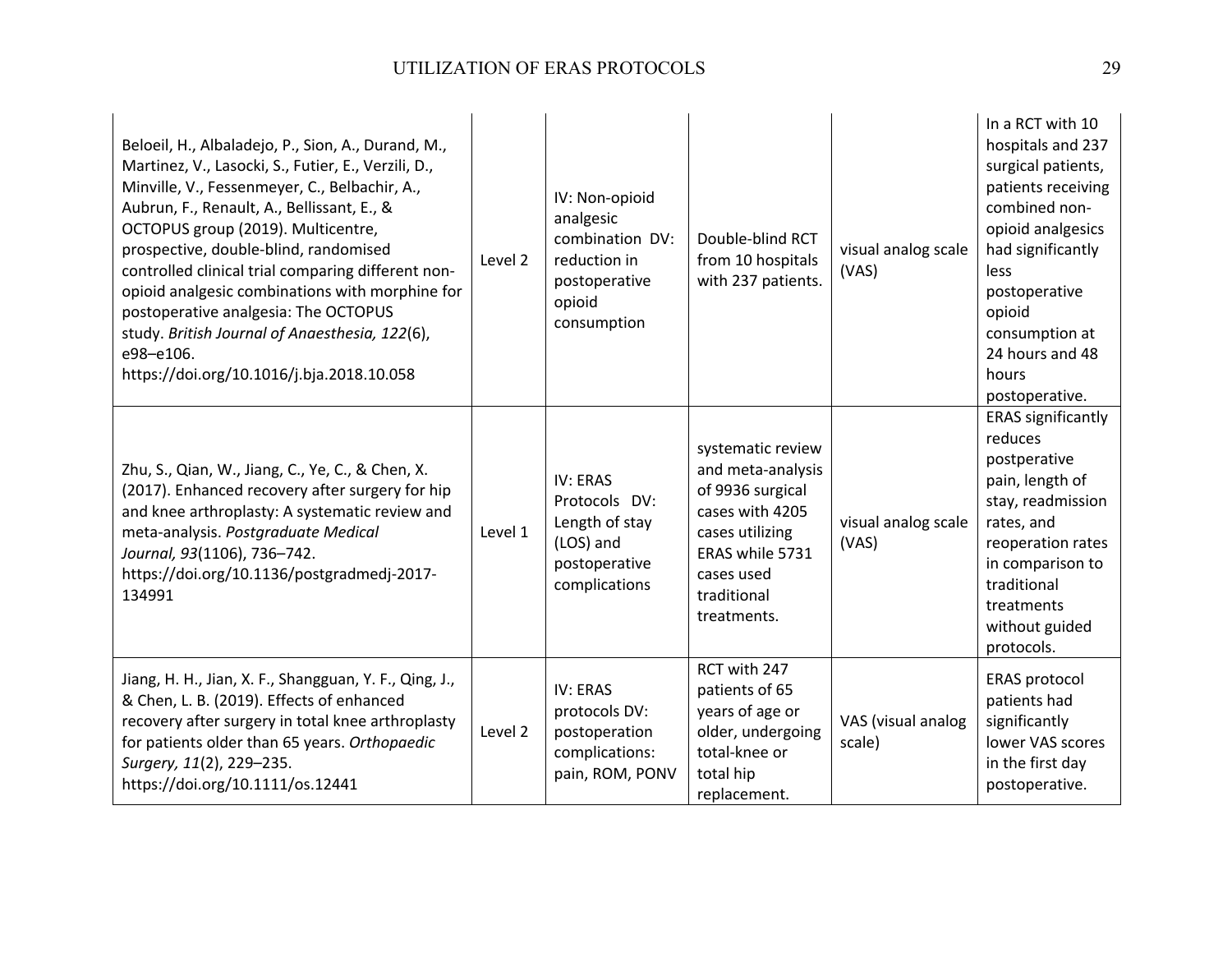| Kaye, A. D., Chernobylsky, D. J., Thakur, P.,<br>Siddaiah, H., Kaye, R. J., Eng, L. K., Harbell, M.<br>W., Lajaunie, J., & Cornett, E. M. (2020).<br>Dexmedetomidine in enhanced recovery after<br>surgery (ERAS) protocols for postoperative<br>pain. Current Pain & Headache Reports, 24(5), 1-<br>13. https://doi.org/10.1007/s11916-020-00853-z                                                                             | Level 2 | IV: Use of<br>dexmedetomidin<br>e DV: reduced<br>postoperative<br>pain                                                          | systematic review<br>of 14 RCTs and<br>meta-analyses<br>containing a total<br>of 6429 patients<br>receiving<br>dexmedetomidin<br>e vs. control<br>opioids                            | VAS (visual analog<br>scale) and<br><b>WOMAC</b> test | In comparison to<br>other non-opioid<br>analgesic<br>methods,<br>controlled studies<br>revealed that VAS<br>results were<br>significantly<br>lower at 24<br>hours, one<br>month, and two<br>months<br>postoperatively in<br>dexmedetomidin<br>e group<br>compared to<br>control. |
|---------------------------------------------------------------------------------------------------------------------------------------------------------------------------------------------------------------------------------------------------------------------------------------------------------------------------------------------------------------------------------------------------------------------------------|---------|---------------------------------------------------------------------------------------------------------------------------------|--------------------------------------------------------------------------------------------------------------------------------------------------------------------------------------|-------------------------------------------------------|----------------------------------------------------------------------------------------------------------------------------------------------------------------------------------------------------------------------------------------------------------------------------------|
| Zhang, N., Wu, G., Zhou, Y., Liao, Z., Guo, J., Liu,<br>Y., Huang, Q., & Li, X. (2020). Use of enhanced<br>recovery after surgery (ERAS) in laparoscopic<br>cholecystectomy (LC) combined with<br>laparoscopic common bile duct exploration<br>(LCBDE): A cohort study. Medical Science<br>Monitor: International Medical Journal of<br>Experimental and Clinical Research, 26, e924946.<br>https://doi.org/10.12659/MSM.924946 | Level 4 | IV: ERAS<br>protocols DV:<br>postoperative<br>analgesia,<br>postoperative<br>complications,<br>hospital length of<br>stay (LOS) | A cohort study of<br>445 patients<br>undergoing<br>laparoscopic<br>cholecystectomy;<br>148 received<br><b>ERAS-guided care</b><br>compared to a<br>control group of<br>297 patients. | Numerical pain<br>scale (0-10)                        | Patients in the E-<br>LC (ERAS lap<br>chole group) saw<br>decreased<br>incidences of<br>nausea, incisional<br>pain, and<br>vomiting. It was<br>also discovered<br>that the patients<br>in the E-LC group<br>had shorter<br>hospital LOS and<br>improved quality<br>of life.      |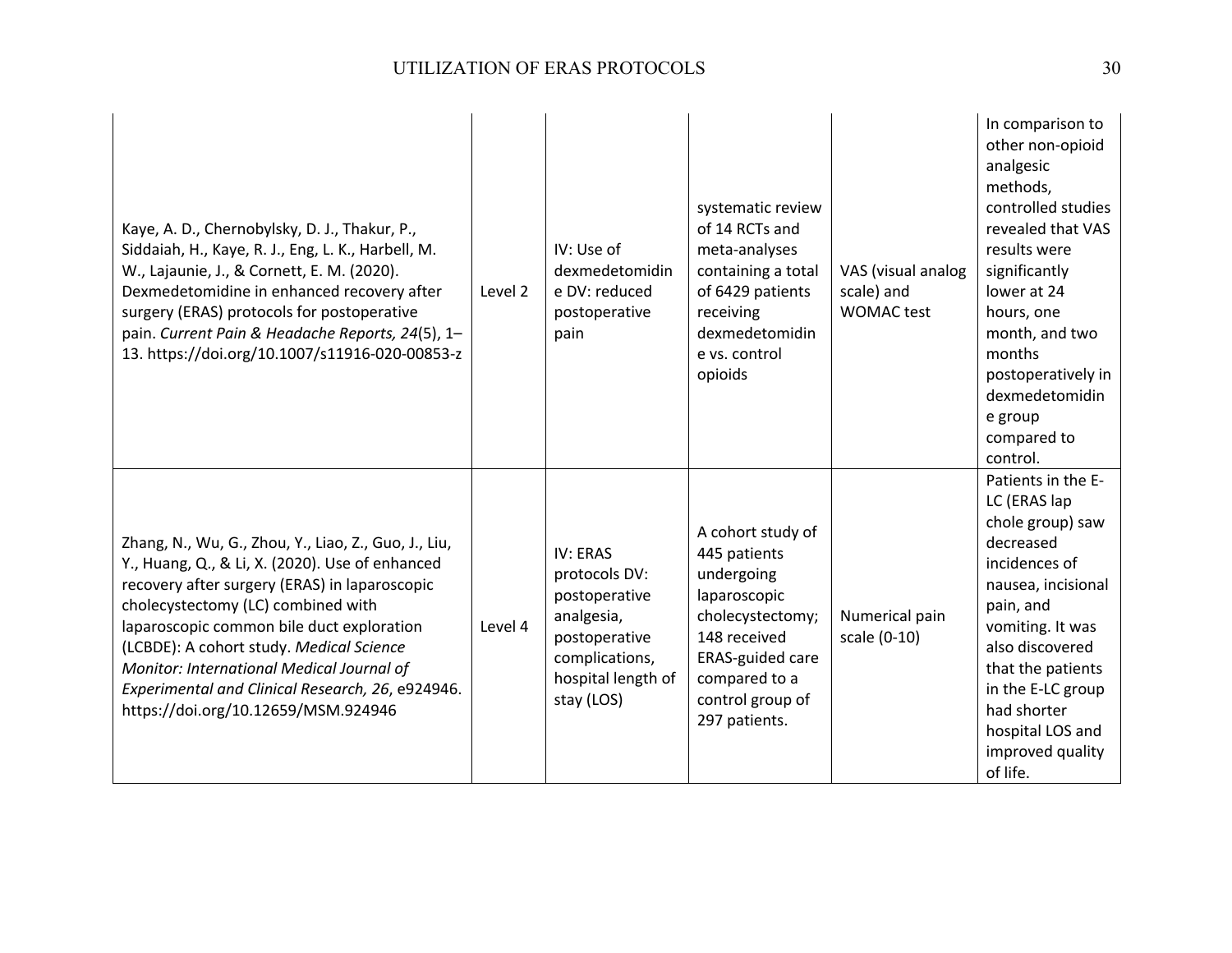| Naik, B. I., Tsang, S., Knisely, A., Yerra, S., &<br>Durieux, M. E. (2017). Retrospective case-control<br>non-inferiority analysis of intravenous lidocaine<br>in a colorectal surgery enhanced recovery<br>program. BMC Anesthesiology, 17(1),7-16.<br>https://doi.org/10.1186/s12871-017-0306-6      | Level 4 | IV: ERAS with<br>lidocaine infusion<br>DV: patient-<br>reported pain<br>scores and opioid<br>consumption | A retrospective<br>review of 104<br>patiends split into<br>a LIDO group and<br>an ERAS group.                                                                                                                       | Mean morphine<br>equivalents,<br>numerical rating<br>scale (0-10) for<br>postoperative<br>pain. | Patients in the<br>Lidocaine infusion<br>group consumed<br>less opioids in<br>POD 1 and equal<br>or slightly less in<br>POD 2. POD 1 and<br>2 found no<br>differnce in pain<br>scores.                                    |
|--------------------------------------------------------------------------------------------------------------------------------------------------------------------------------------------------------------------------------------------------------------------------------------------------------|---------|----------------------------------------------------------------------------------------------------------|---------------------------------------------------------------------------------------------------------------------------------------------------------------------------------------------------------------------|-------------------------------------------------------------------------------------------------|---------------------------------------------------------------------------------------------------------------------------------------------------------------------------------------------------------------------------|
| Mitra, S., Carlyle, D., Kodumudi, G., Kodumudi,<br>V., & Vadivelu, N. (2018). New advances in acute<br>postoperative pain management. Current Pain<br>and Headache Reports, 22(5), 1-11.<br>https://doi.org/10.1007/s11916-018-0690-8                                                                  | Level 1 | IV: ERAS guided<br>multimodal<br>analgesia DV:<br>postoperative<br>pain<br>management                    | Meta-analysis<br>comparing level<br>of<br>evidence/support<br>for multimodal<br>analgesic<br>techniques used<br>in ERAS protocols                                                                                   | VAS and<br>numerical pain<br>scores, morphine<br>equivalent dosing<br>(MED).                    | ERAS pathways<br>and guidelines<br>are being<br>implemented to<br>set standards for<br>reduced opioid<br>consumption and<br>improved<br>postoperative<br>pain<br>management.                                              |
| Pędziwiatr, M., Mavrikis, J., Witowski, J.,<br>Adamos, A., Major, P., Nowakowski, M., &<br>Budzyński, A. (2018). Current status of enhanced<br>recovery after surgery (ERAS) protocol in<br>gastrointestinal surgery. Medical<br>oncology, 35(6), 95-103.<br>https://doi.org/10.1007/s12032-018-1153-0 | Level 1 | IV: ERAS<br>protocols in<br>gastrointestinal<br>surgery DV: Pain,<br>N/V, and mobility                   | A systematic<br>review conducted<br>compiling<br>findings and<br>suggested<br>recommendation<br>s of RCTs and<br>current published<br>guidelines for<br>ERAS in multiple<br>surgical<br>disciplines<br>including GI | No dedicated<br>instrument/tool<br>defined in study.                                            | <b>ERAS</b> guidelines<br>in GI surgery not<br>only decrease<br>postoperative<br>opioid<br>consumption,<br>pain scores, and<br>hospital LOS, it<br>also shows<br>increasing 5-year<br>survival rates<br>after GI surgery. |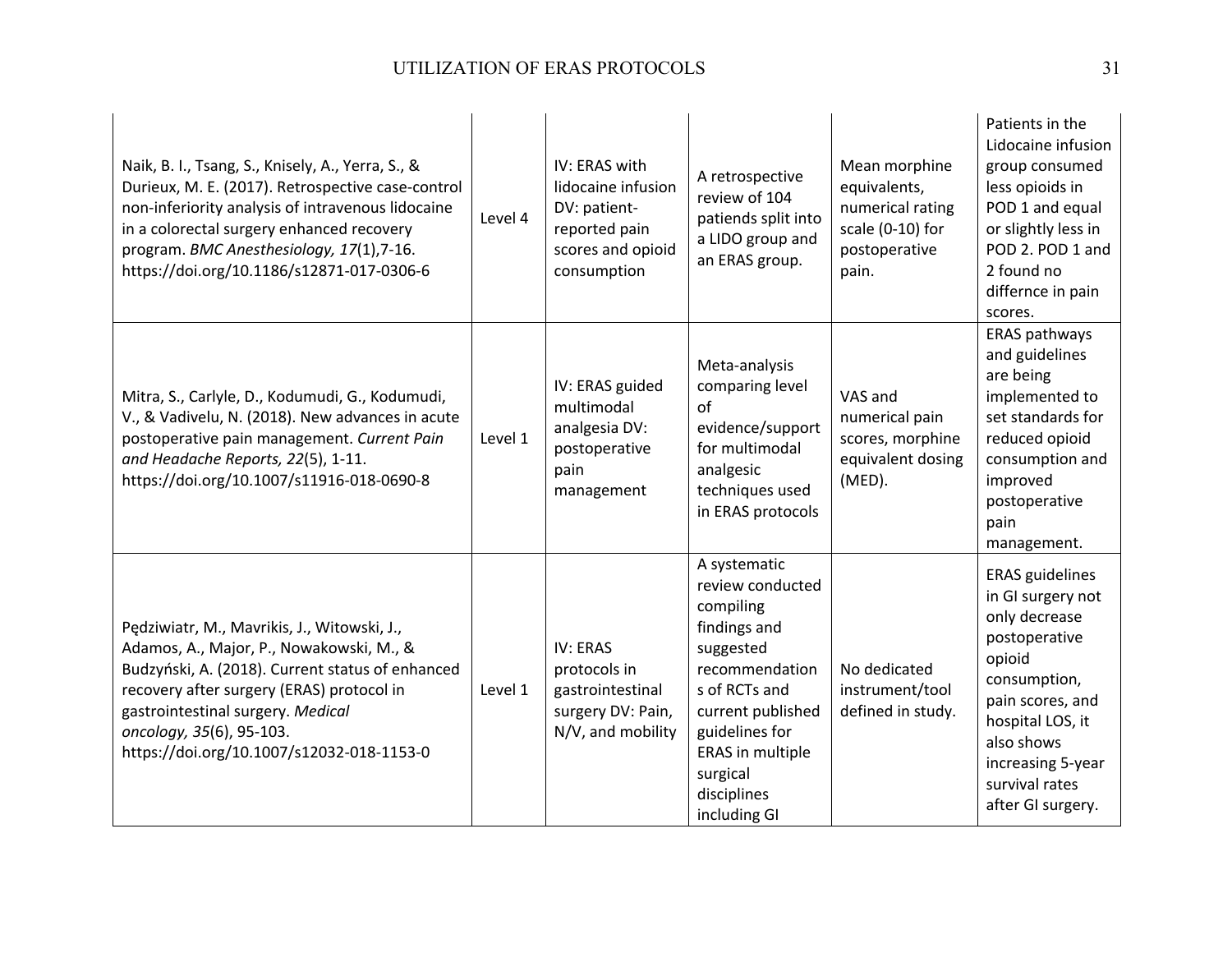|                                                                                                                                                                                                                                                                                                             |         |                                                                                                     | surgery,<br>colorectal, and<br>laparoscopy.                                                                                                                                                                    |                                                                                                   |                                                                                                                                                                                                                                                                                                             |
|-------------------------------------------------------------------------------------------------------------------------------------------------------------------------------------------------------------------------------------------------------------------------------------------------------------|---------|-----------------------------------------------------------------------------------------------------|----------------------------------------------------------------------------------------------------------------------------------------------------------------------------------------------------------------|---------------------------------------------------------------------------------------------------|-------------------------------------------------------------------------------------------------------------------------------------------------------------------------------------------------------------------------------------------------------------------------------------------------------------|
| Ren, Y., Sun, D., Pei, L., Liu, X., Liu, Y., & Liu, H.<br>(2021). A full enhanced recovery after surgery<br>program in gynecologic laparoscopic procedures:<br>A randomized controlled trial. Journal of<br>Minimally Invasive Gynecology, 15(21), 100-125.<br>. https://doi.org/10.1016/j.jmig.2021.01.024 | Level 2 | <b>IV: Full ERAS</b><br>intervention, DV:<br>postop LOS,<br>hospital cost,<br>postoperative<br>pain | 144 patients<br>undergoing<br>laparoscopic<br>gynecologic<br>procedures in a<br>RCT split evenly<br>into two groups:<br><b>Full ERAS</b><br>intervnetion vs<br>control group of<br>limited ERAS<br>management. | numerical rating<br>scale for pain (0-<br>10), quality of life<br>$-15$ (QoR-15)<br>questionnaire | Postoperative<br>LOS in the full<br><b>ERAS</b> intervention<br>group was<br>significantly<br>shorter than the<br>control group.<br>Those assigned to<br>the intervention<br>group displayed<br>decreased<br>numerical pain<br>scores after 2<br>hours<br>postoperative up<br>to 72 hours after<br>surgery. |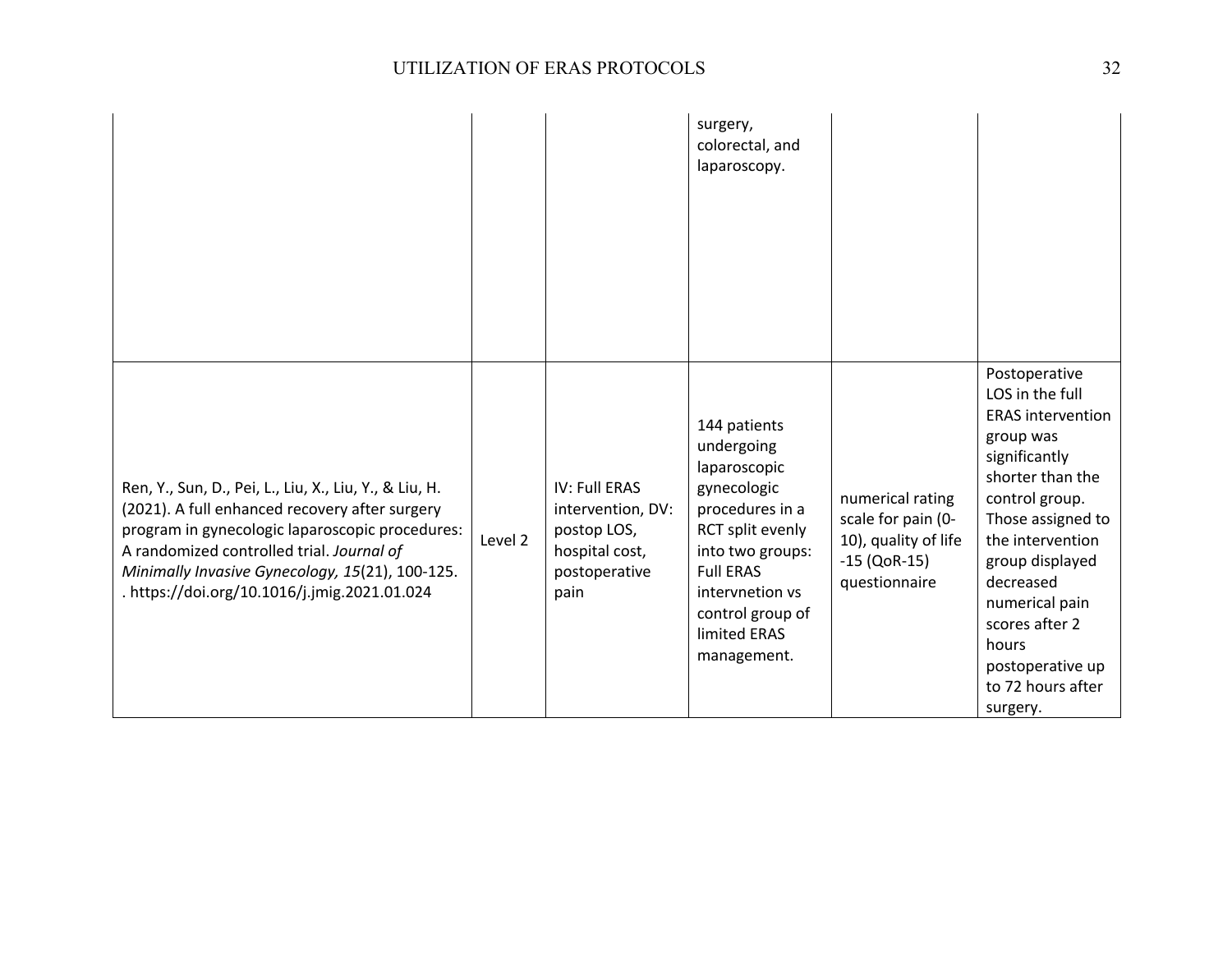| Wang, Y., Zhu, Z., Li, H., Sun, Y., Xie, G., Cheng,<br>B., Ji, F., & Fang, X. (2019). Effects of<br>preoperative oral carbohydrates on patients<br>undergoing ESD surgery under general<br>anesthesia: A randomized control<br>study. Medicine, 98(20), 1-6.<br>https://doi.org/10.1097/MD.0000000000015669 | Level 2 | IV: Oral<br>carbohydrates 2<br>hours prior to<br>surgery DV: 10<br>hours of fasting<br>before surgery                                     | 73 patients<br>undergoing<br>endoscopic<br>submucosal<br>dissection (ESD)<br>randomized into<br>two groups;<br>experimental<br>carbohydrate<br>drink group (36)<br>and fasting<br>control group<br>(37). | Visual analog<br>scale (VAS) for 6<br>criteria including:<br>thirst, hunger,<br>mouth dryness,<br>nausea, vomiting,<br>and weakness). | Carbohydrates<br>prior to ESD<br>surgery resulted<br>in shorter LOS,<br>less postop<br>complications,<br>and less thirst<br>and hunger.                                                      |
|-------------------------------------------------------------------------------------------------------------------------------------------------------------------------------------------------------------------------------------------------------------------------------------------------------------|---------|-------------------------------------------------------------------------------------------------------------------------------------------|----------------------------------------------------------------------------------------------------------------------------------------------------------------------------------------------------------|---------------------------------------------------------------------------------------------------------------------------------------|----------------------------------------------------------------------------------------------------------------------------------------------------------------------------------------------|
| Simpson, J. C., Bao, X., & Agarwala, A. (2019).<br>Pain Management in Enhanced Recovery after<br>Surgery (ERAS) Protocols. Clinics in Colon and<br>Rectal Surgery, 32(2), 121-128.<br>https://doi.org/10.1055/s-0038-1676477                                                                                | Level 1 | Systematic review<br>does not detail a<br>specific<br>Independent<br>variable but<br>explains various<br>pain<br>management<br>techniques | N/A                                                                                                                                                                                                      | N/A                                                                                                                                   | Detailed<br>descriptions for<br>each pain<br>management<br>technique are<br>found within<br>study backed by<br>data collected<br>from systematic<br>review.                                  |
| Naik, B. I., Tsang, S., Knisely, A., Yerra, S., &<br>Durieux, M. E. (2017). Retrospective case-control<br>non-inferiority analysis of intravenous lidocaine<br>in a colorectal surgery enhanced recovery<br>program. BMC Anesthesiology, 17(1), 16.<br>https://doi.org/10.1186/s12871-017-0306-6            | Level 3 | IV: administration<br>of Lidocaine<br>perioperative<br>period DV:<br>reduced<br>postoperative<br>opioid<br>consumption                    | 52 patients were<br>given Lidocaine as<br>an additive<br>compared to an<br><b>ERAS</b> group                                                                                                             | MED scores,<br>numerical pain<br>scale scores                                                                                         | The addition of a<br>multi-component<br>ERAS protocol to<br>intravenous<br>lidocaine<br>incrementally<br>reduces opioid<br>consumption.<br>This is most<br>prominent in day<br>one following |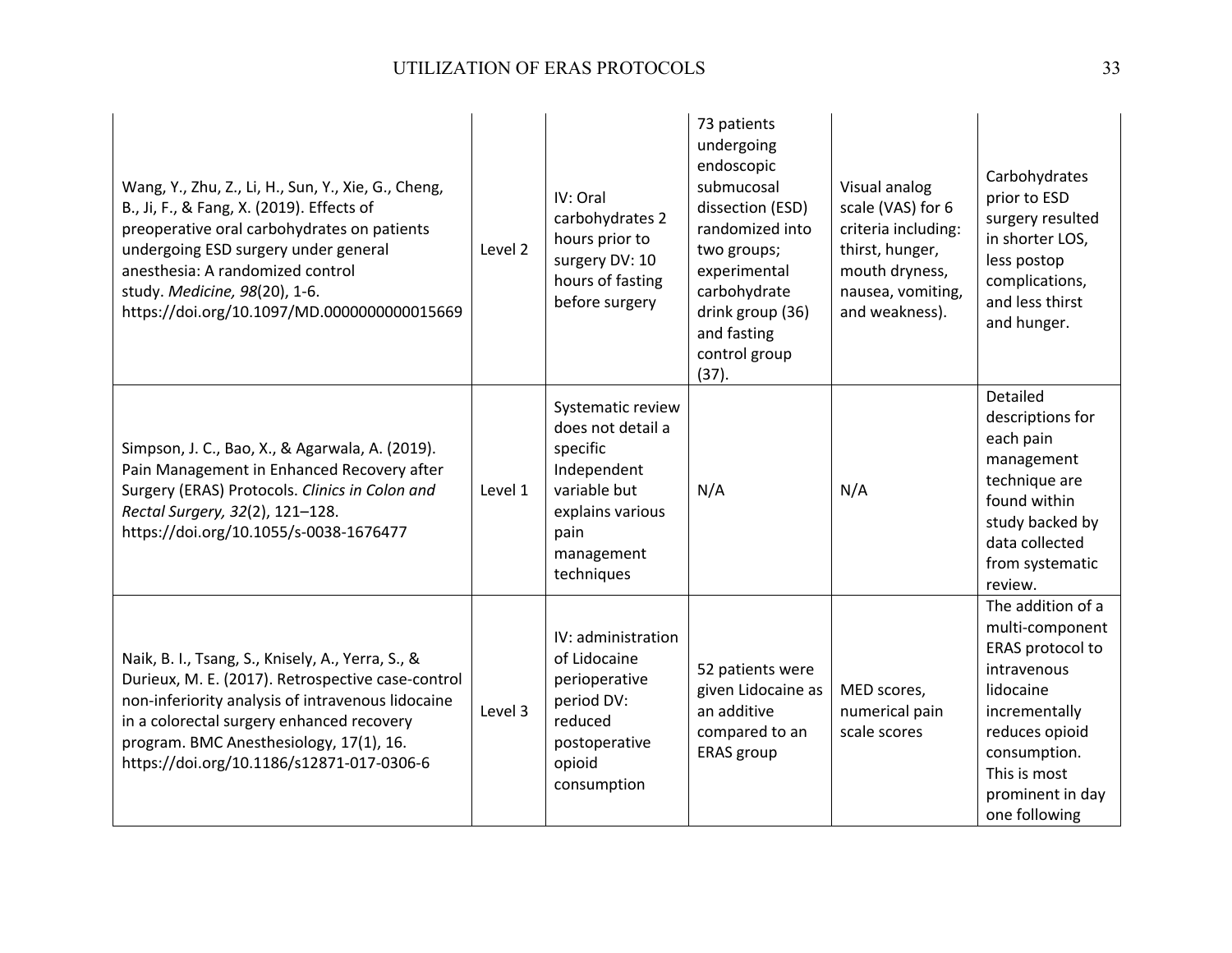|                                                                                                                                                                                                                                                                                                    |         |                                                                                                                         |                                                                                                                                                      |            | surgery, but not<br>as significant in<br>day 2 or 3.                                                                                                                                                                                                                                 |
|----------------------------------------------------------------------------------------------------------------------------------------------------------------------------------------------------------------------------------------------------------------------------------------------------|---------|-------------------------------------------------------------------------------------------------------------------------|------------------------------------------------------------------------------------------------------------------------------------------------------|------------|--------------------------------------------------------------------------------------------------------------------------------------------------------------------------------------------------------------------------------------------------------------------------------------|
| Paduraru, M., Ponchietti, L., Casas, I. M.,<br>Svenningsen, P., & Zago, M. (2017). Enhanced<br>recovery after emergency surgery: A systematic<br>review. Bulletin of Emergency and Trauma, 5(2),<br>$70 - 78.$                                                                                     | Level 1 | IV: Utlization of<br><b>ERAS</b> items in<br>emergency<br>surgery DV:<br>conventional<br>emergency<br>surgery protocols | 311 emergency<br>patients were<br>evaluated in 3<br>studies that were<br>compared to 294<br>traditional<br>treatment plans                           | N/A        | The<br>implementation<br>of 11-18 ERAS<br>items resulted in<br>fewer<br>postoperative<br>complications for<br>patients<br>undergoing<br>emergency<br>surgery.                                                                                                                        |
| Samimi, S., Taheri, A., & Davari Tanha, F. (2015).<br>Comparison between intraperitoneal and<br>intravenous lidocaine for postoperative<br>analgesia after elective abdominal hysterectomy,<br>a double-blind placebo-controlled study. Journal<br>of Family & Reproductive Health, 9(4), 193-198. | Level 2 | IV: administration<br>of Lidocaine<br>perioperative<br>period DV:<br>reduced<br>postoperative<br>VAS scores             | 109 patients<br>undergoing<br>elective<br>abdominal<br>hysterectomy<br>controlled against<br>a group receiving<br>lidocaine infusion<br>of 2mg/kg/hr | VAS scores | The pain intensity<br>was significantly<br>reduced in both<br>IV and IP groups<br>compared with<br>control group<br>until 12 hours<br>postoperatively<br>$(p = 0.001)$ and<br>there was no<br>significant<br>difference<br>between IV and<br>IP group in this<br>regard ( $p > 0.05$ |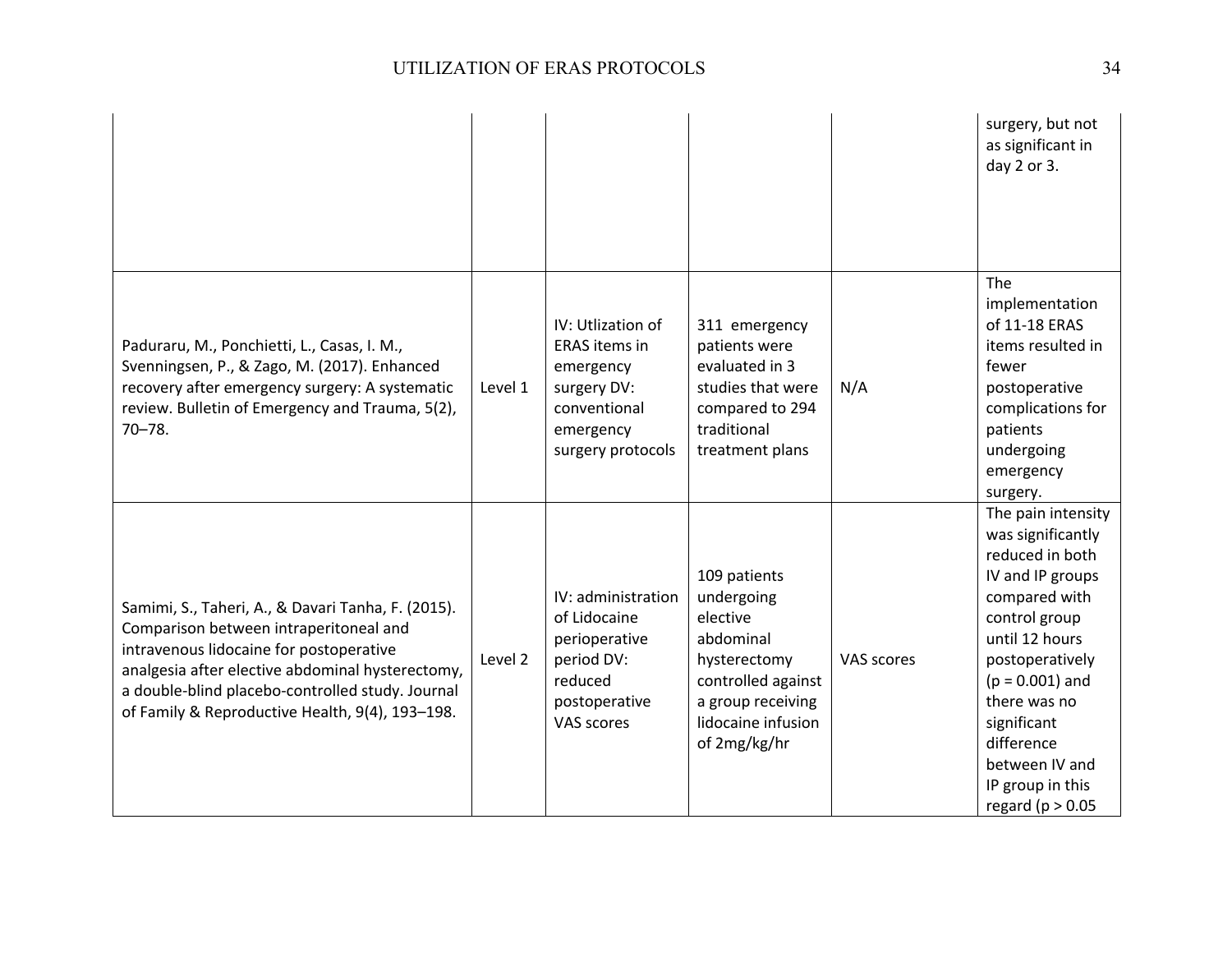| Shariffuddin, I. I., Teoh, W. H., Wahab, S., &<br>Wang, C. Y. (2018). Effect of single dose<br>dexmedetomidine on postoperative recovery<br>after ambulatory ureteroscopy and ureteric<br>stenting: A double blind randomized controlled<br>study. BMC Anesthesiology, 18(1), 3.<br>https://doi.org/10.1186/s12871-017-0464-6                                                                                                   | Level 2 | IV:<br>Administration of<br>dexmedetomidin<br>e DV:<br>postoperative<br>pain, MAC<br>(minimal alveolar<br>concentration) | 60 patients<br>undergoing<br>uteroscopy<br>received either<br>dexmedetomidin<br>e or saline to<br>evaluate the<br>benefits of pain<br>relief and<br>anesthesia agent<br>requirements. | Visual analog<br>scale (VAS)   | Patients in the<br>DEX group<br>received less<br>anesthestic<br>agent, or<br>decreased MAC,<br>than the control<br>group. They also<br>saw decreased<br>VAS scores after 1<br>hour during the<br>postoperative<br>period $(p=.004)$ |
|---------------------------------------------------------------------------------------------------------------------------------------------------------------------------------------------------------------------------------------------------------------------------------------------------------------------------------------------------------------------------------------------------------------------------------|---------|--------------------------------------------------------------------------------------------------------------------------|---------------------------------------------------------------------------------------------------------------------------------------------------------------------------------------|--------------------------------|-------------------------------------------------------------------------------------------------------------------------------------------------------------------------------------------------------------------------------------|
| Zhang, N., Wu, G., Zhou, Y., Liao, Z., Guo, J., Liu,<br>Y., Huang, Q., & Li, X. (2020). Use of enhanced<br>recovery after surgery (ERAS) in laparoscopic<br>cholecystectomy (LC) combined with<br>laparoscopic common bile duct exploration<br>(LCBDE): A cohort study. Medical Science<br>Monitor: International Medical Journal of<br>Experimental and Clinical Research, 26, 924-946.<br>https://doi.org/10.12659/MSM.924946 | Level 3 | IV: ERAS regimen<br>defined by study<br>DV: flatus time,<br>postoperative<br>pain, N/V, length<br>of stay                | 445 patients<br>undergoing<br>laparoscopic<br>cholecystectomy<br>that were divided<br>evenly into a<br>control group and<br>an ERAS group.                                            | numerical pain<br>scale scores | The incidence of<br>nausea, incisional<br>pain, and<br>vomiting in the E-<br>LC group were<br>lower than in the<br>LC group, and the<br>differences were<br>statistically<br>significant<br>(p<0.05)                                |